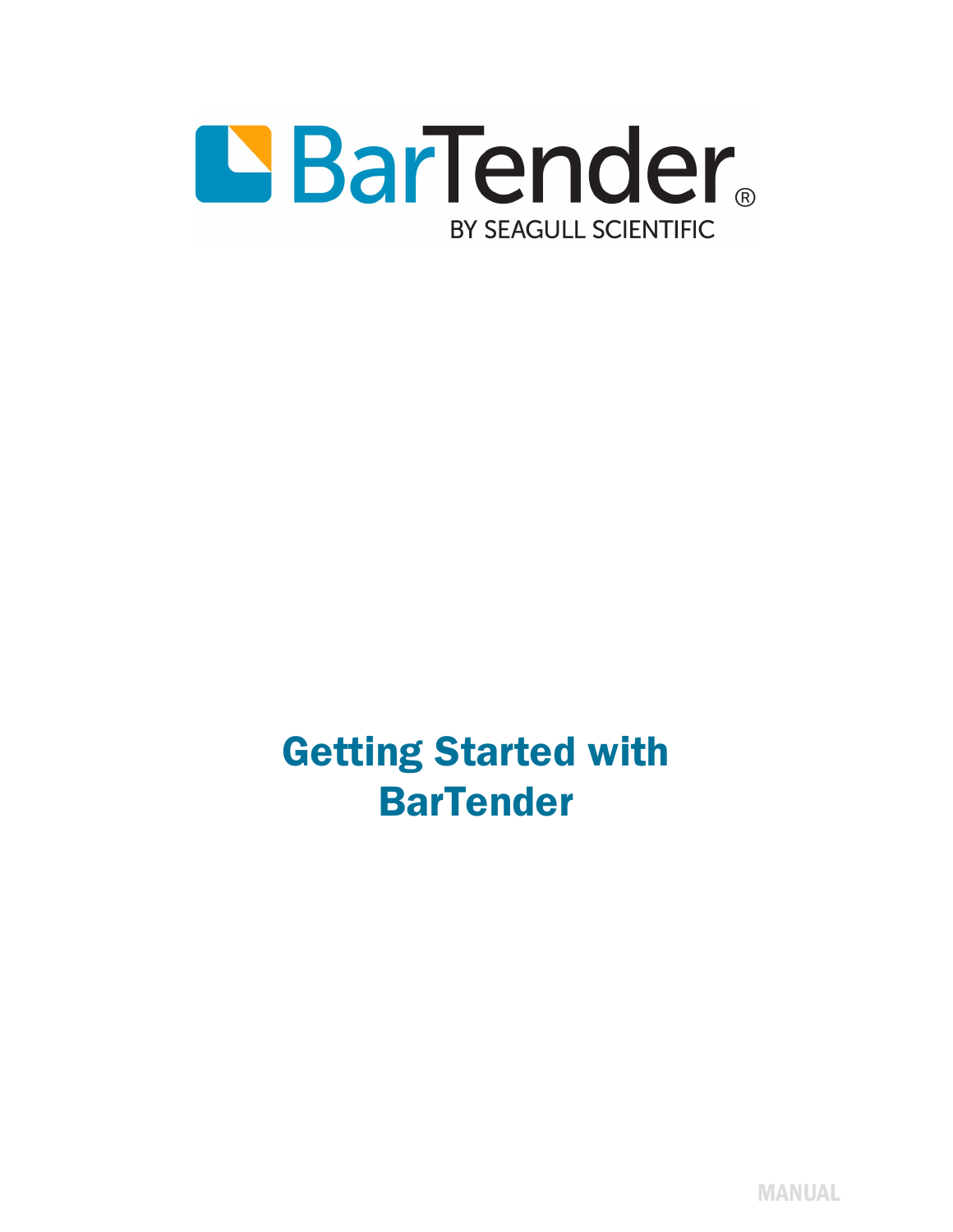# **Contents**

| .24 |
|-----|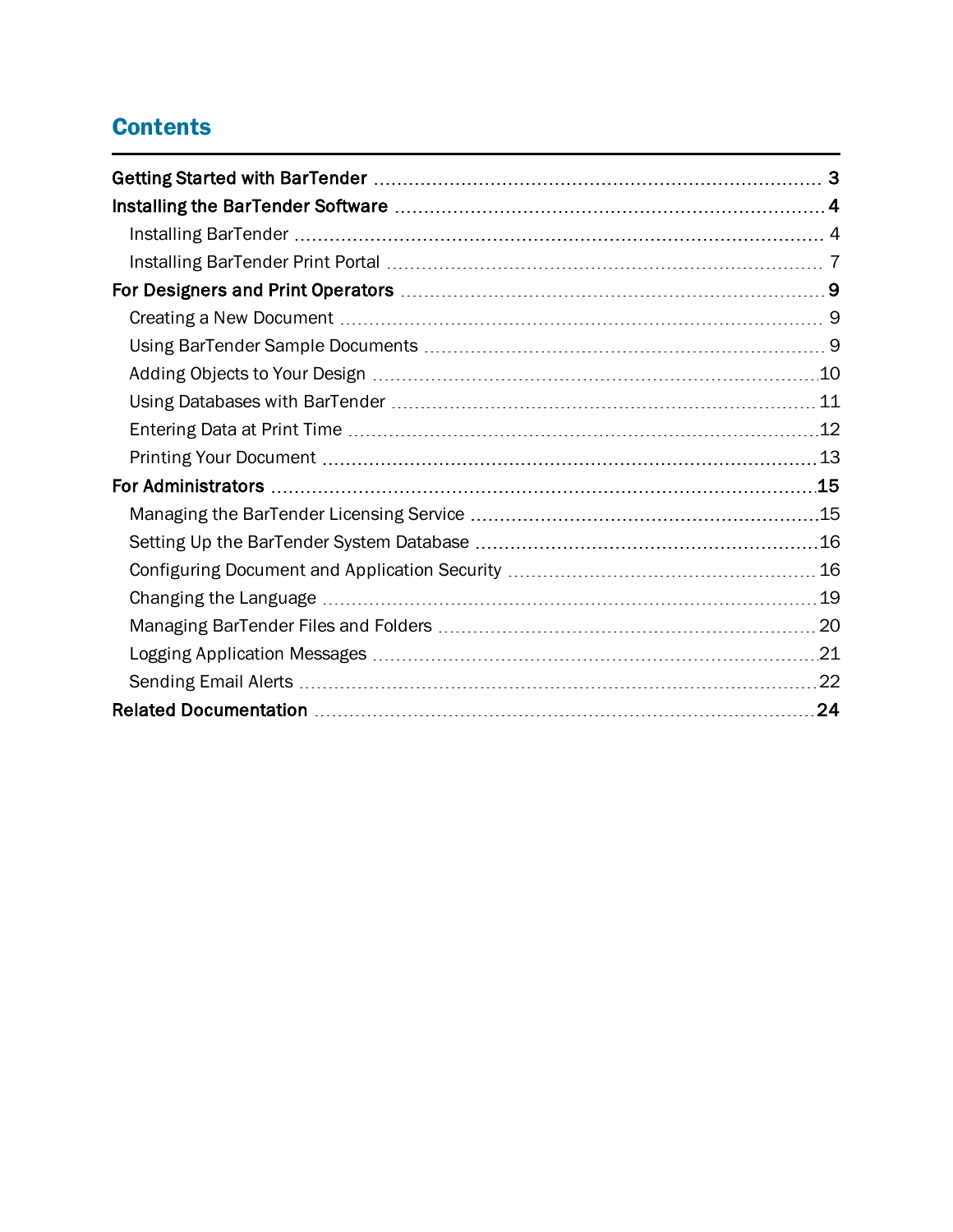# <span id="page-2-0"></span>Getting Started with BarTender

BarTender® software enables organizations around the world to improve safety, security, efficiency, and compliance by creating and automating the printing and control of labels, barcodes, RFID tags, plastic cards, and more. BarTender gives you the tools to easily and efficiently design labels and templates; to configure and connect to data sources and business systems; and to launch print commands from any system, operating system (OS), or device.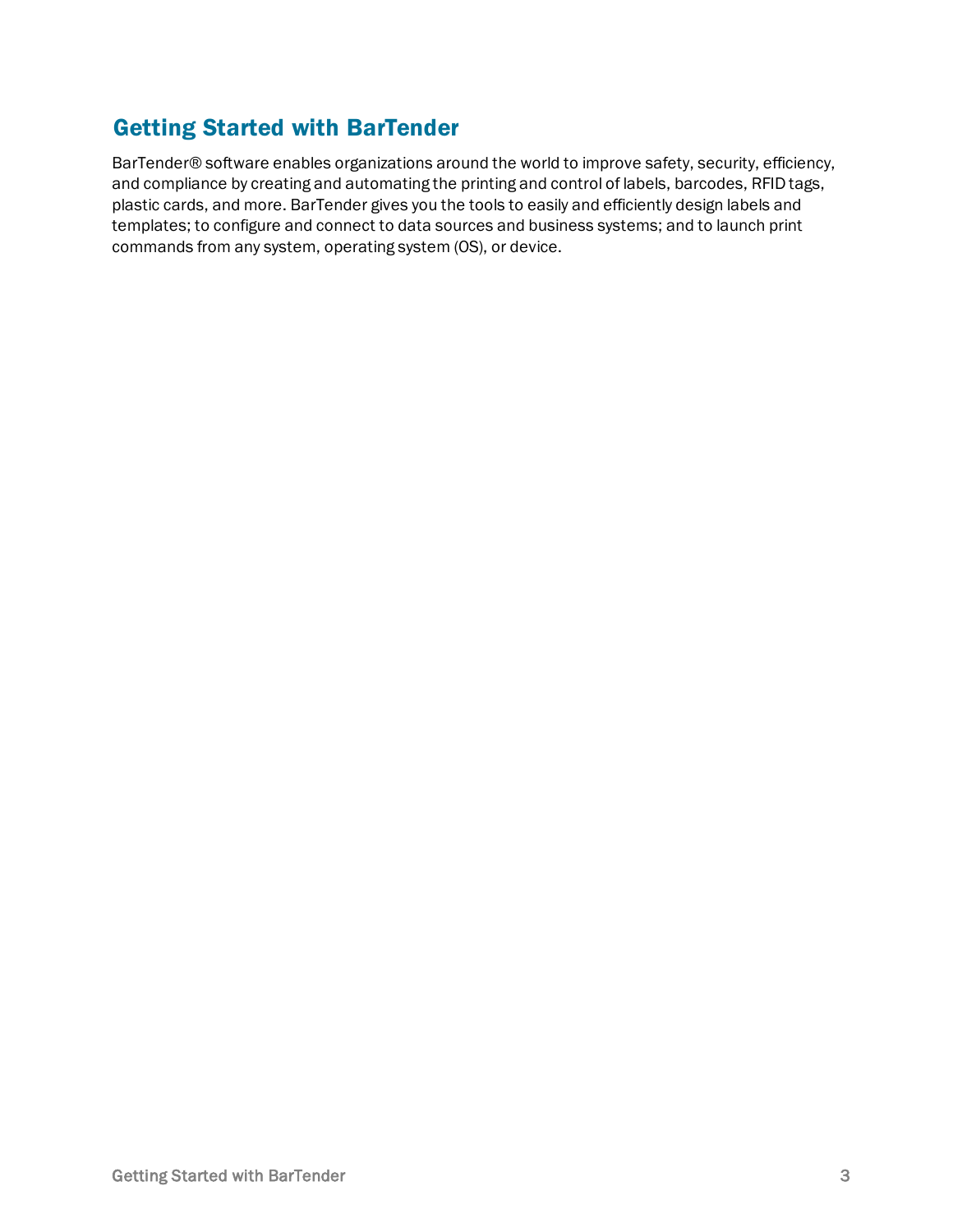# <span id="page-3-0"></span>Installing the BarTender Software

BarTender includes a variety of applications that provide a level of power and flexibility that is not available in any other design and printing software package. All applications and features in the BarTender Suite are available after you install and activate your software.

> You can test or preview features and applications that are not included in your licensed edition of BarTender. When you do this, the application displays a message that you are using a feature that requires a higher edition; items that are printed by using the unlicensed features include a watermark to identify that the item is printed in demonstration mode. A list of all edition-specific features for the [BarTender](https://www.bartendersoftware.com/software/compare/) Suite is available on the BarTender website.

# <span id="page-3-1"></span>*Installing BarTender*

BarTender is available in two versions: 32-bit and 64-bit.

- If you have a 32-bit operating system (OS), you must install the 32-bit version of BarTender.
- If you have a 64-bit version of Windows, you can install either the 64-bit or 32-bit version of BarTender. We recommend the 64-bit version, but you may need to install the 32-bit edition if you are using certain OLE DB or ODBC database drivers or if you need to develop a 32-bit application by using the software development kit (SDK).

For more detailed information, refer to the 32-bit and 64-bit BarTender white paper:

<https://www.bartendersoftware.com/resources/white-papers/>

Before you install BarTender, make sure that the following items are easily accessible:

- Your product key code (PKC), which is typically available from one of the following sources:
	- The email that you received after purchasing BarTender that contains the license and installation instructions
	- The email that you received after requesting a BarTender Free Edition PKC from our website:<https://www.bartendersoftware.com/FreePKC/>
	- A separate product key code card that came with your software package
- The correct 32-bit or 64-bit BarTender installation package, which is available to download from our website: <https://portal.seagullscientific.com/downloads>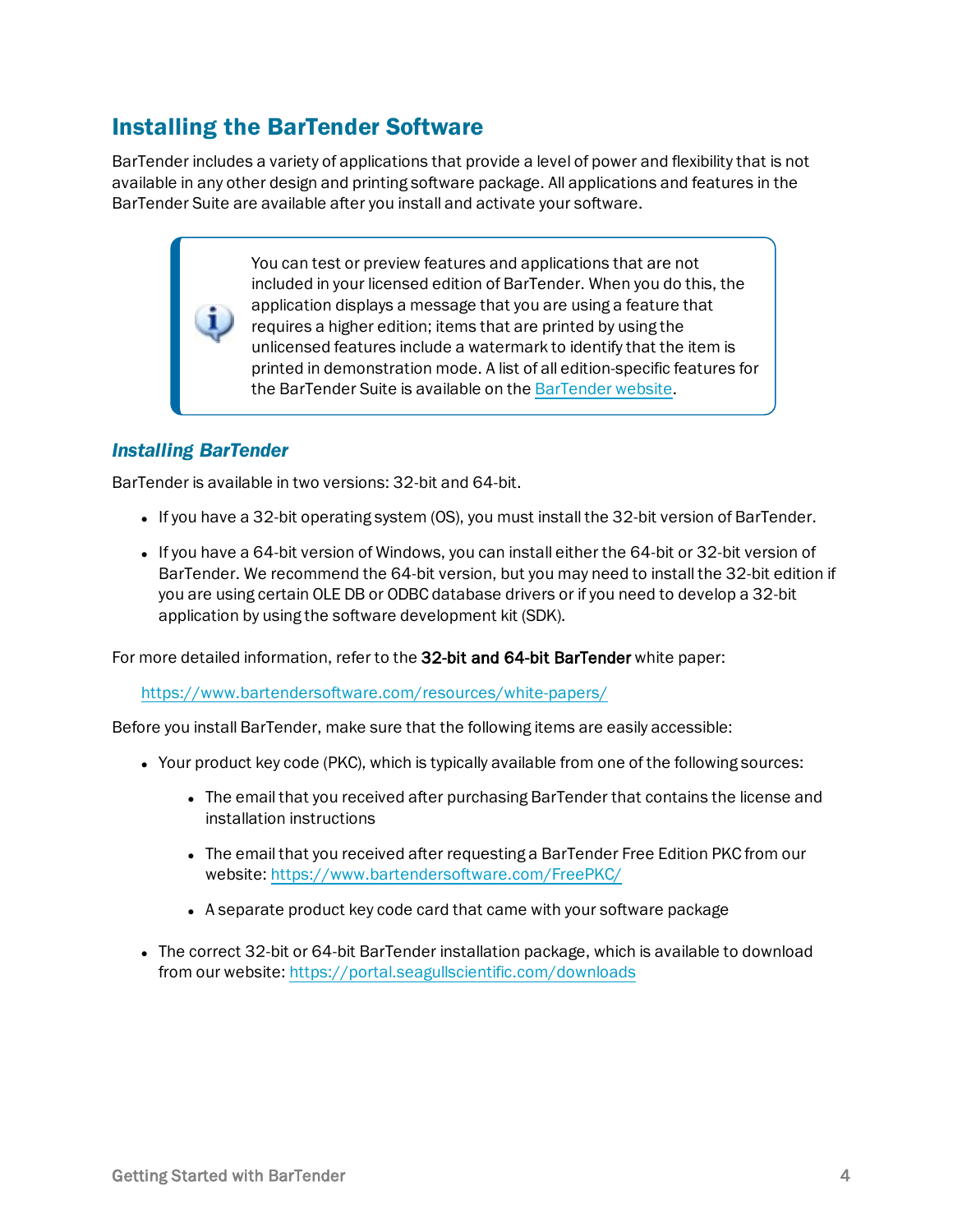Before you install, decide on the type of installation that you need:

- If you are running only one copy of BarTender, the BarTender Licensing Service (BLS) and BarTender are usually installed on the same computer. Use the To install BarTender and the BarTender Licensing Service procedure for this type of installation.
- If you are running BarTender on multiple computers within your environment, BLS is installed on only one computer. This computer, which is typically a server, must be accessible across your network by all installed copies of BarTender. To install BLS on one computer or server, use the To install the BarTender Licensing Service and Administration Console only procedure. Subsequently, when you install BarTender on other computers, use the To install BarTender only and link to an existing BarTender Licensing Service procedure.

Use one of the following procedures to install the BarTender software.

## To install BarTender and the BarTender Licensing Service

- 1. Double-click the BarTender installation package. The BarTender Setup wizard starts.
- 2. On the welcome page of the BarTender Setup wizard, read and accept the license agreement, and then click Install.
- 3. On the Installation Complete page, click Finish. The BarTender Licensing wizard starts.
- 4. Enter your product key code, and then click Next.
- 5. Click to select Select a Licensing Server, and then select the server from the list. Alternatively, click to select Specify a Licensing Server, and then enter the server and port that you want.
- 6. Click Next.
- 7. On the BarTender Activation page, optionally click Activation FAQ to open the Understanding Activation page.
- 8. On the BarTender Activation page, click Next.
- 9. On the Activation Successful page, click Share this license with other computers on the network when you want other installed copies of BarTender to be able to communicate with this BLS.
- 10. Click Next.
- 11. Complete the steps to register your BarTender installation, and then click Finish to close the wizard.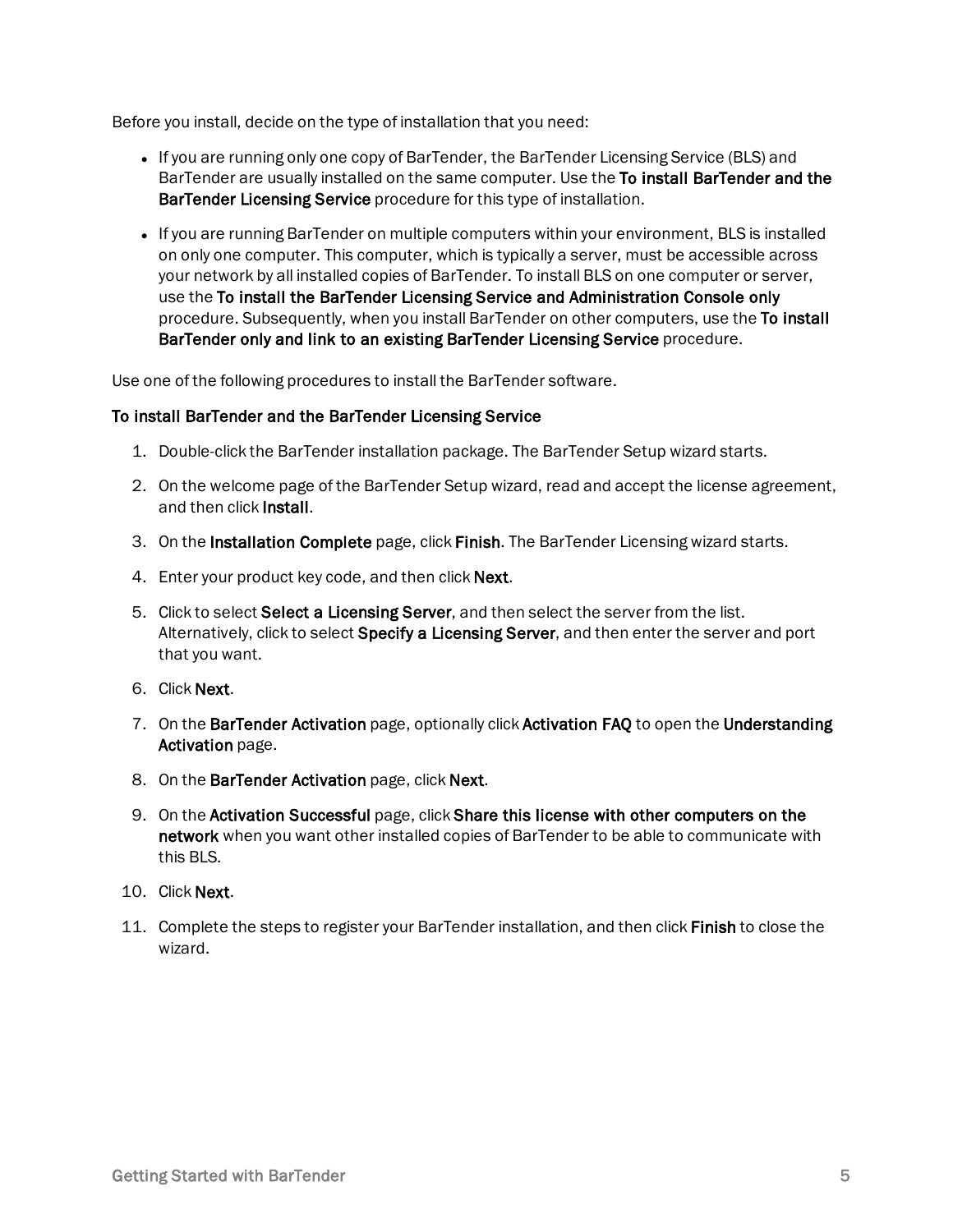### To install the BarTender Licensing Service and Administration Console only

- 1. Double-click the BarTender installation package. The BarTender Setup wizard starts.
- 2. On the welcome page of the BarTender Setup wizard, read and accept the license agreement, click to select the Specify advanced installation options check box, and then click Next.
- 3. Click to select Licensing Service and Administration Console Only, and then click Install.
- 4. On the Installation Complete page, click Finish. The BarTender Licensing wizard starts.
- 5. Enter your product key code, and then click Next.
- 6. Click to select Select a Licensing Server, and then select the server from the list. Alternatively, click to select **Specify a Licensing Server**, and then enter the server and port that you want.
- 7. Click Next.
- 8. On the BarTender Activation page, optionally click Activation FAQ to open the Understanding Activation page.
- 9. On the BarTender Activation page, click Next.
- 10. On the Activation Successful page, click Share this license with other computers on the network when you want other installed copies of BarTender to be able to communicate with this BLS.
- 11. Click Next.
- 12. Complete the steps to register your BarTender installation, and then click Finish to close the wizard.

## To install BarTender only and link to an existing BarTender Licensing Service

- 1. Double-click the BarTender installation package. The BarTender Setup wizard starts.
- 2. On the welcome page of the BarTender Setup wizard, read and accept the license agreement, and then click Install. Alternatively, read and accept the license agreement, click to select the Specify advanced installation options check box, click Next, click to select BarTender, and then click Install.
- 3. On the Installation Complete page, click Finish. The BarTender Licensing wizard starts.
- 4. Click Search for Existing License, enter the server name or IP address for the server, and then click Search.
- 5. Click to select the license that you want, and then click Next.
- 6. Click Next.
- 7. Complete the steps to register your BarTender installation, and then click Finish to close the wizard.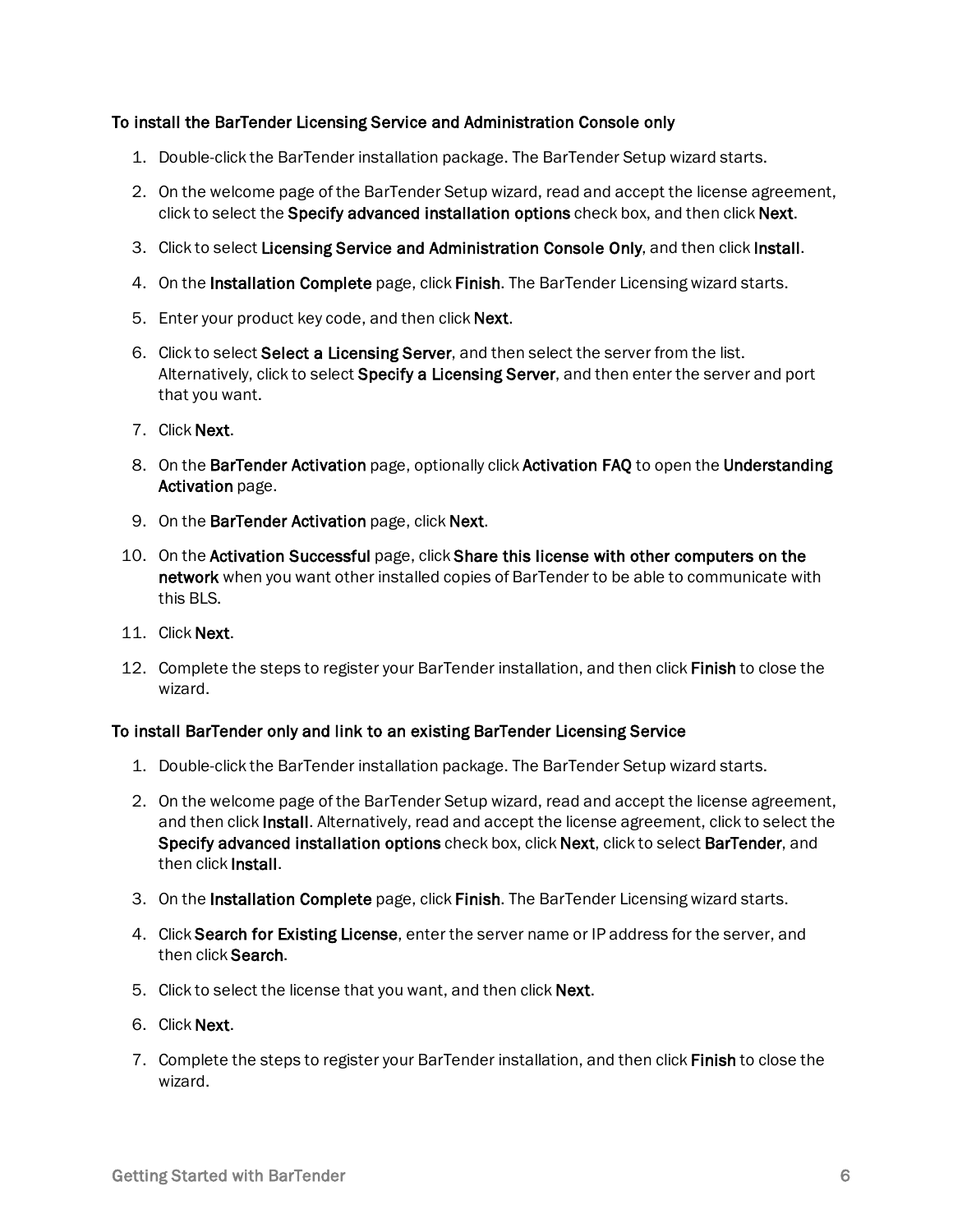## <span id="page-6-0"></span>*Installing BarTender Print Portal*

BarTender Print Portal is a web-based application that provides an interface for selecting and printing BarTender documents. A single web server "hosts" Print Portal, making the documents accessible to other computers, tablets, and mobile devices over the Internet. Users can print documents simply by visiting a website and selecting the document they want to print.

All client devices must have access to a web browser and Print Portal must be hosted on a computer that is running the following software:

- Microsoft Internet Information Services (IIS)
- **.** ASP.NET
- **.** BarTender

### To install Print Portal when you first install BarTender

- 1. Double-click the BarTender installation package. The BarTender Setup wizard starts.
- 2. On the welcome page of the BarTender Setup wizard, read and accept the license agreement, click to select the Specify advanced installation options check box, and then click Next.
- 3. On the Advanced Installation Options page, click to select BarTender with Print Portal, specify a folder to install to, and then click Next.
- 4. Complete the remaining pages in the wizard.

### To install Print Portal on an existing installation of BarTender

- 1. Browse to and then double-click the BarTender installation package file. Alternatively, in Windows Control Panel, click Programs, click Uninstall a program, click BarTender, and then click Change.
- 2. In the User Account Control dialog, click Yes. The BarTender Setup wizard starts.
- 3. Click to select Modify, and then click Next.
- 4. On the Advanced Installation Options page, click to select BarTender with Print Portal, and then click Next.
- 5. Complete the remaining pages in the wizard.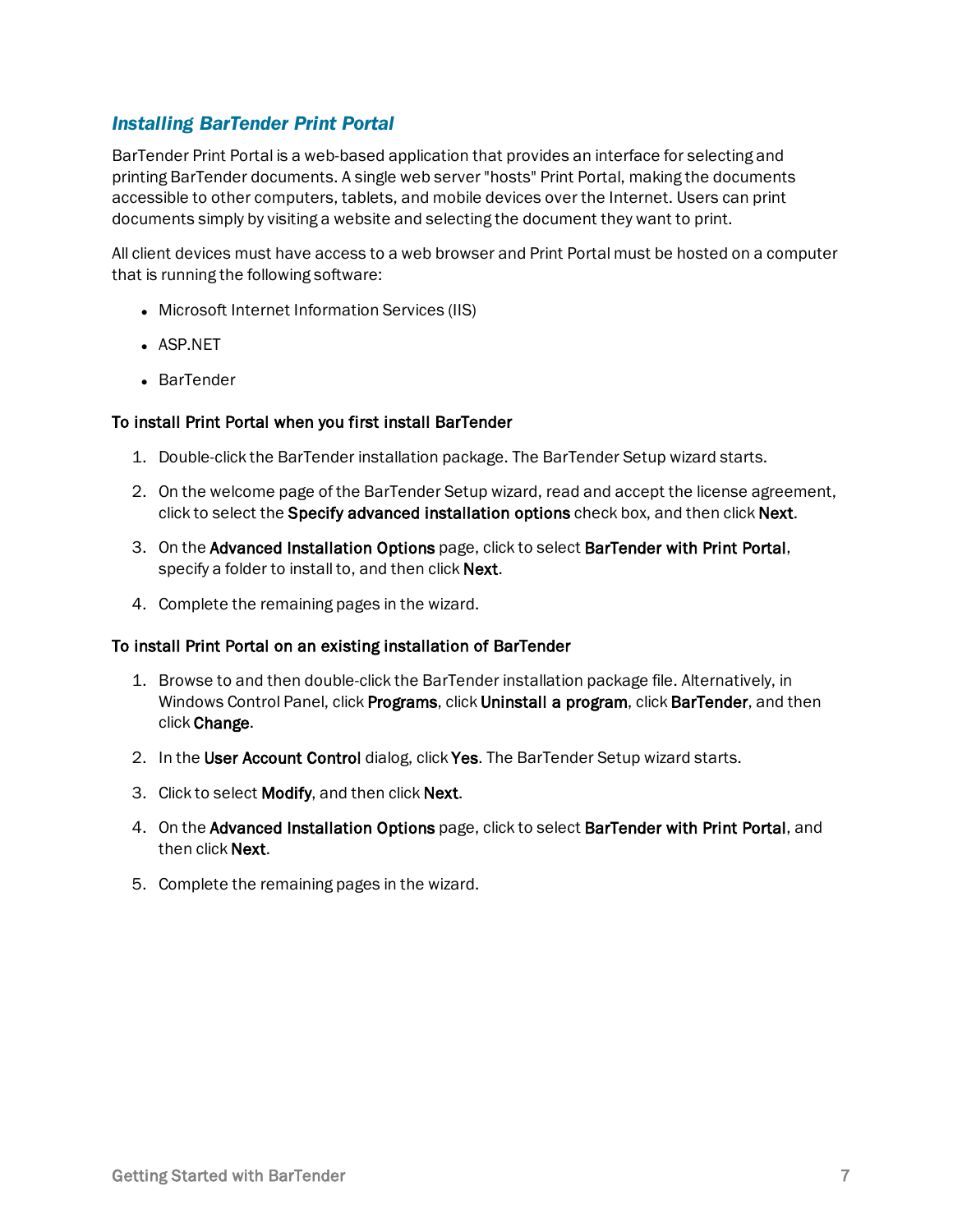## Enabling Authentication

Administrators can configure Print Portal so that users log in by using Windows accounts. When authentication is enabled, only users who have the Print Portal Administer permission in Administration Console can change the Print Portal administrative settings. You can enable authentication in the Administrative Setup settings of Print Portal.

If you want to further secure your environment, you can choose to authenticate users over HTTPS. This process requires that a security certificate and HTTPS binding are configured for the Print Portal website in IIS. For more information, refer to the BarTender Print Portal help system.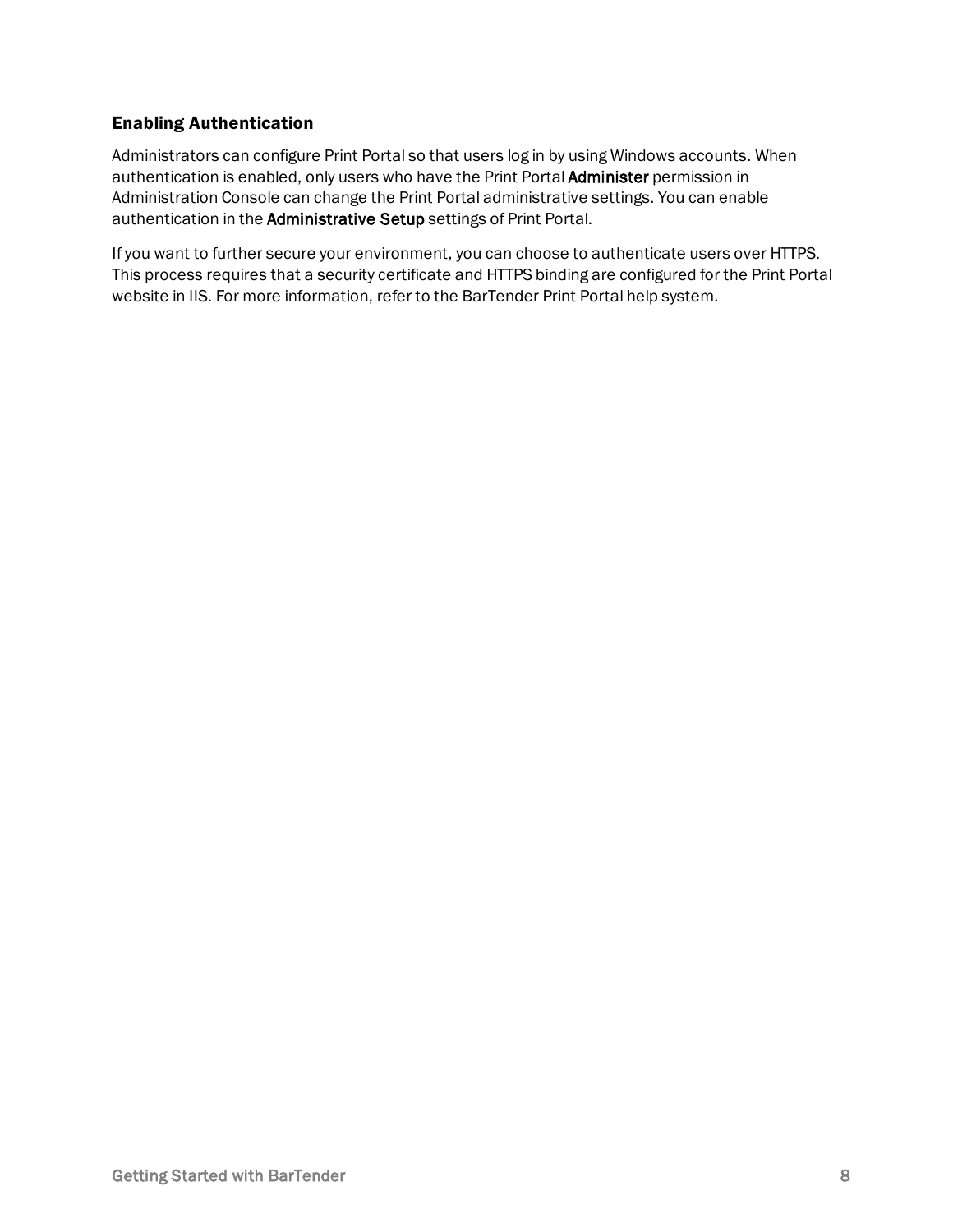# <span id="page-8-0"></span>For Designers and Print Operators

Whether you are designing or printing, the BarTender interface is powerful, and using it can be intimidating for new users. The information in this chapter can get you started with basic tasks to create, design, and print items in BarTender.

# <span id="page-8-1"></span>*Creating a New Document*

Depending on how BarTender is configured, one of three things happen when you click New on the File menu or click  $\Box$  on the main toolbar:

- The New Document wizard starts, which you can use to manually specify the size and shape of your design area. *(This is the default behavior.)*
- A blank template appears on screen that has the size and shape that are defined by the settings of the default printer on your computer.
- A copy of an existing document opens.

The design area on screen matches the dimensions and shape of the actual items that you are printing on. These settings, along with such settings as the number of printed items on a page, the orientation of your design, or the size of the gap between multiple items on the page, are defined by using either the New Document wizard or the Page Setup dialog.

> Each on-screen design area is configured to match a printer stock on a specific printer. If you need to change printers or media, BarTender tries to automatically change the dimensions of the design area to match the new printer or media. Because different printers support different sizes of media, the positioning of your objects may no longer fit on your printed item. If this occurs, you must either change your design or change the page settings by using the Page Setup dialog.

You can visit the BarTender online [Support](https://support.seagullscientific.com/) Center to watch the following training videos:

- Setting up a plastic card [document](https://support.seagullscientific.com/hc/articles/204770588-Setting-up-a-plastic-card-document-Video-4-03-) (online video tutorial)
- Setting up a thermal label [document](https://support.seagullscientific.com/hc/articles/205405617-Setting-up-a-thermal-label-document-Video-4-36-) (online video tutorial)
- Setting up a laser/inkiet label document (online video tutorial)

## <span id="page-8-2"></span>*Using BarTender Sample Documents*

Because designing templates on your own may be time-consuming, you can use a number of sample documents that are installed with the BarTender software. You can use these documents as a starting point and modify them to your own requirements. If a sample document is similar to what you want to design, then you do not need to start from scratch.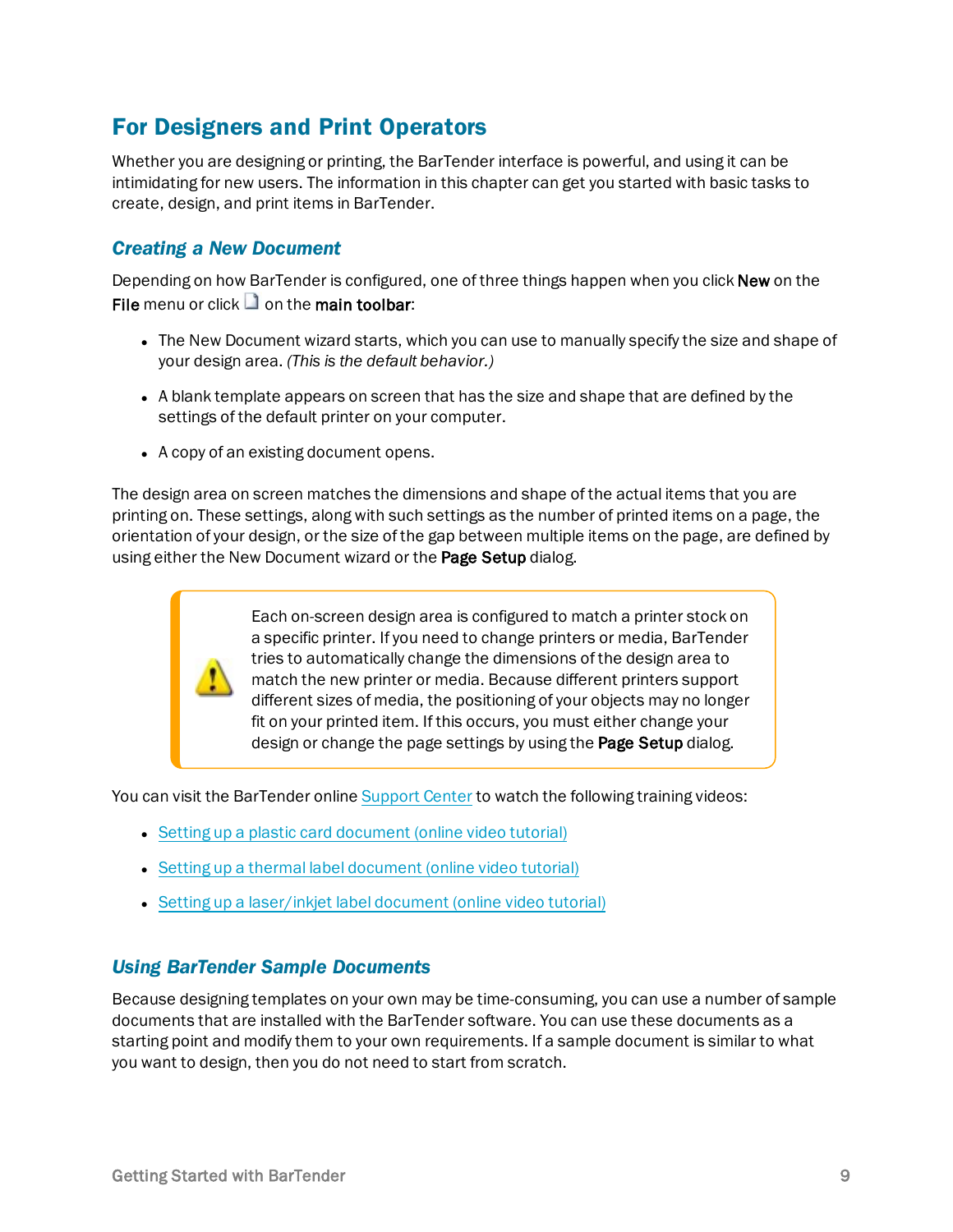When you view the sample documents in BarTender, you can easily discover the many features and capabilities of the application. After you load a document, you can examine the various dialog settings to determine what features and customization options are available.

> When you want to view a sample document or even start your own design by using a sample document, always create a copy of the sample document. By doing this, the sample document is not edited and is available for future reference.

### To create a copy of a sample document

- 1. On the File menu, click New. Alternatively, click  $\Box$  on the main toolbar.
- 2. In the New Document wizard, select Select template from library as your starting point.
- 3. Click Select.
- 4. Browse to the following folder location: \Program Files\Seagull\BarTender 2019\Templates
- 5. Double-click the industry or category folder that you want, and then locate the sample document that you want to open.
- 6. Double-click the sample document. Alternatively, click the document name, and then click Open.
- 7. Click Finish to exit the New Document wizard and to open the copy of the document in BarTender.

# <span id="page-9-0"></span>*Adding Objects to Your Design*

When you have a blank template (or design area) to work with, you can start to design your printed items by adding objects to the template. BarTender includes the following object types:

**HET Barcode:** Adds a barcode to the design area. Click to select the barcode that you want.

A Text: Adds a text object to the design area. Click to select the type of text that you want.

Line: Adds a line to the design area.

Shape: Adds a shape to the design area. Click to select the shape that you want.

Picture: Adds a picture to the design area. Click to select the source of the picture that you want.

 $\blacksquare$  Table: Adds a table object to the design area.

 $\mathbb{H}$  Layout Grid: Adds a layout grid object to the design area.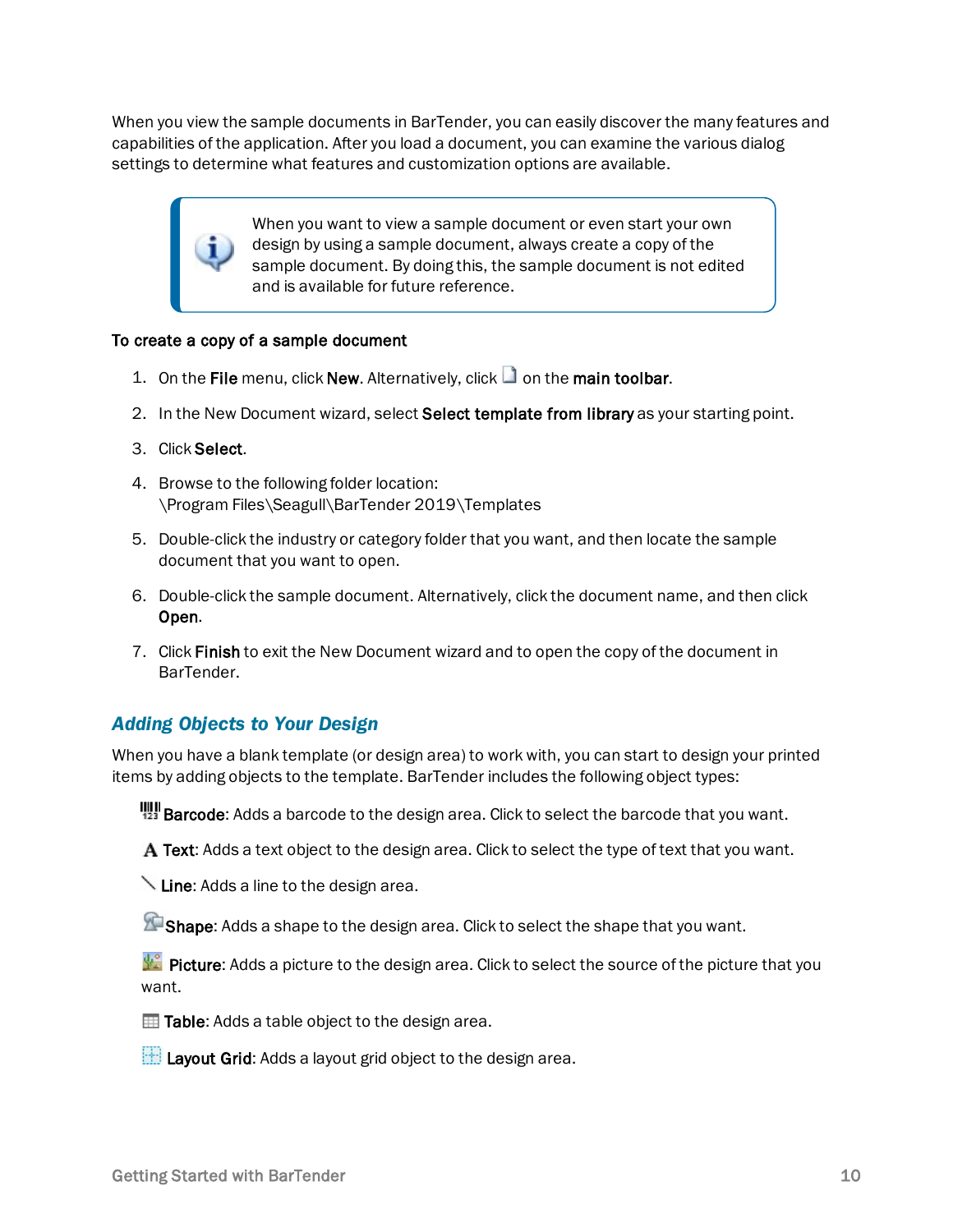Encoder: Adds an encoder object to the design area. After you add a printer that supports the encoder technology that you want to use, you can click to select the encoder object that you want after you have selected a printer that supports the encoder technology that you want to use. Encoder objects include radio-frequency identification (RFID), magnetic stripe, and smart card technologies.

One way to add these objects to your design is by using the **object toolbar** or the Create menu.

#### To add an object to your template

- 1. On the object toolbar, click the icon for the type of object that you want to add. Alternatively, click the object type on the Create menu.
- 2. On the sub-menu, click the object that you want. For line objects, skip this step.
- 3. Click the location where you want to add the object. For line objects, click and drag to the endpoint of the line.

## <span id="page-10-0"></span>*Using Databases with BarTender*

Many users store data, such as customer records or product information, in a file outside of BarTender, such as a Microsoft Excel spreadsheet, an SQL database, or a text file. If you want to use this data, BarTender can pull the information directly into any barcode, text object, or encoder object on your template. These external data files are collectively known as *databases*. This topic describes the steps to follow to connect to a database and pull information into an object on your template.

### To connect to a database

- 1. On the File menu, click Database Connection Setup. Alternatively, click **on the main** toolbar. One of the following results occurs:
	- If you have not previously connected to a database, this operation starts the Database Setup wizard.
	- If you are currently connected to a database, this operation opens the Database Setup dialog. Click  $\mathbb{G}$  to start the Database Setup wizard.
- 2. On the initial page of the Database Setup wizard, select the type of file that your data is stored in, and then click **Next**.
- 3. Follow the steps in the wizard to complete the connection setup for the selected file type. At the end of the wizard, click Finish to open the Database Setup dialog.

After you connect to a database, the information that is stored in the file can be used to populate barcodes, text objects, or encoder objects on your template. The simplest way to pull in this information is to use the Data Sources pane of the Toolbox to link the object to the database field.

### To link an object to a database field

1. In the Toolbox, click the Data Sources tab to show the Data Sources pane.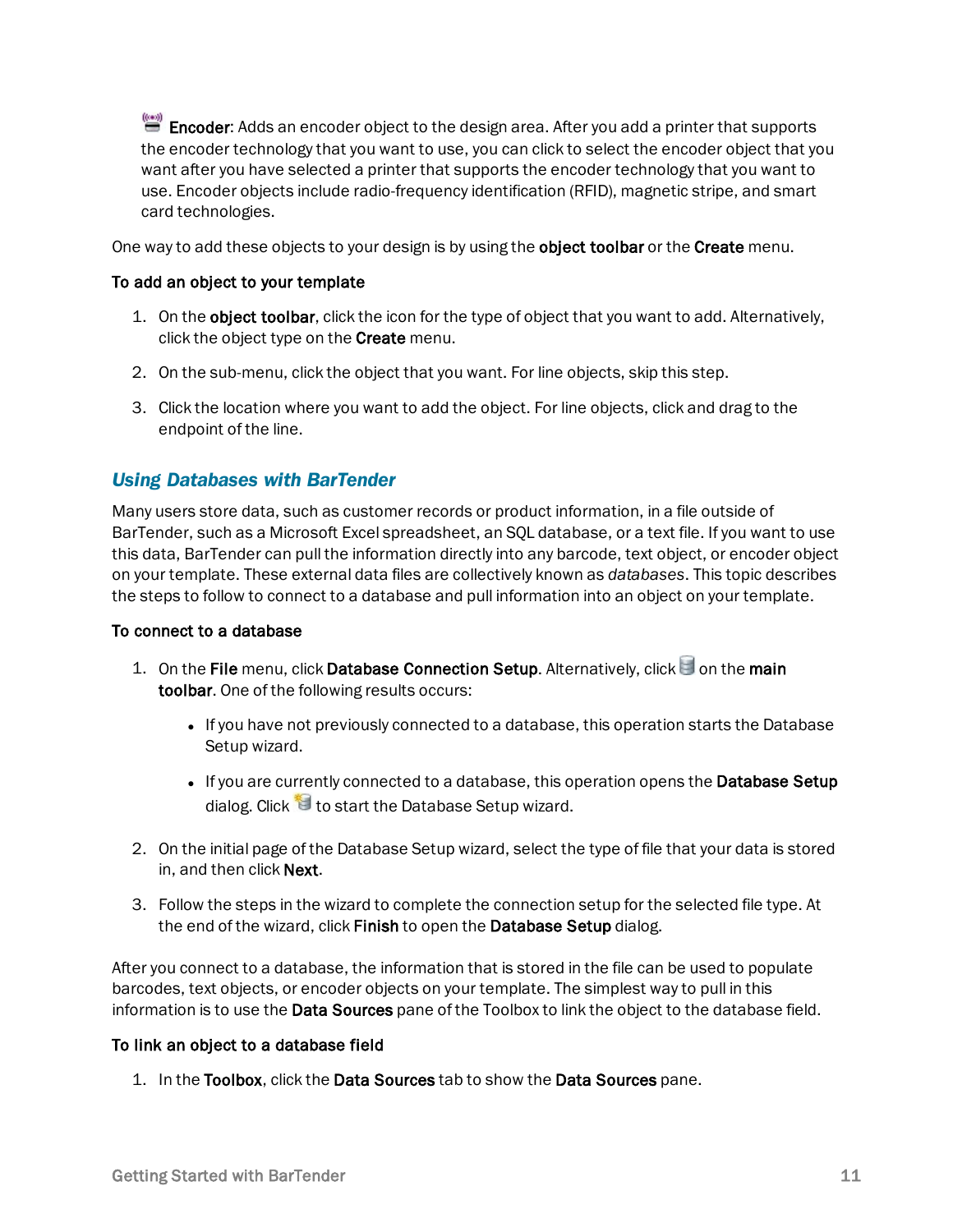- 2. Expand the Database Fields node to display all database fields in your connected database.
- 3. Drag the database field that you want to the barcode, text, or encoder object that you want. Alternatively, drag the field to the template to create a text object that is linked to the field.

The record navigation bar is available at the bottom of the template design area after you connect a database file to your document and link one or more fields to an object. Use the arrows to display on your template the records that are printed with your document.



<span id="page-11-0"></span>You can also click Print Preview on the File menu to view your data.

## *Entering Data at Print Time*

In some cases, the data for one or more objects on your template might not be known or available until print time. Consider the following examples:

- A standard shipping label includes the weight of a package, but the package is not weighed until print time.
- A product label for perishable items needs the current date to be entered each time you print the label.
- The print operator must specify a particular database record to be printed from a group of records that are contained in a database table.

At print time, you can use the data entry form to enter the data (or the criteria that are used to determine the data) that is subsequently printed on your items.

## To add a control to the data entry form

- 1. In the Template Design view, add a new text object to your template.
- 2. At the bottom of the design area, click the Form 1 tab to open the Data Entry Form view.
- 3. On the object toolbar, click the icon for the control type that you want to add. Alternatively, click the control type on the **Create** menu.
- 4. On the sub-menu, click the control that you want.
- 5. Click the location on the form where you want to add the control.
- 6. In the Data Sources pane of the Toolbox, expand the Template Object Data Sources node, locate the text object that you created on the template, and then expand its node.
- 7. Drag the data source for that template object to the control on the data entry form. This operation links the text object to the control.
- 8. Click  $\Box$  on the main toolbar to open the Print Preview window.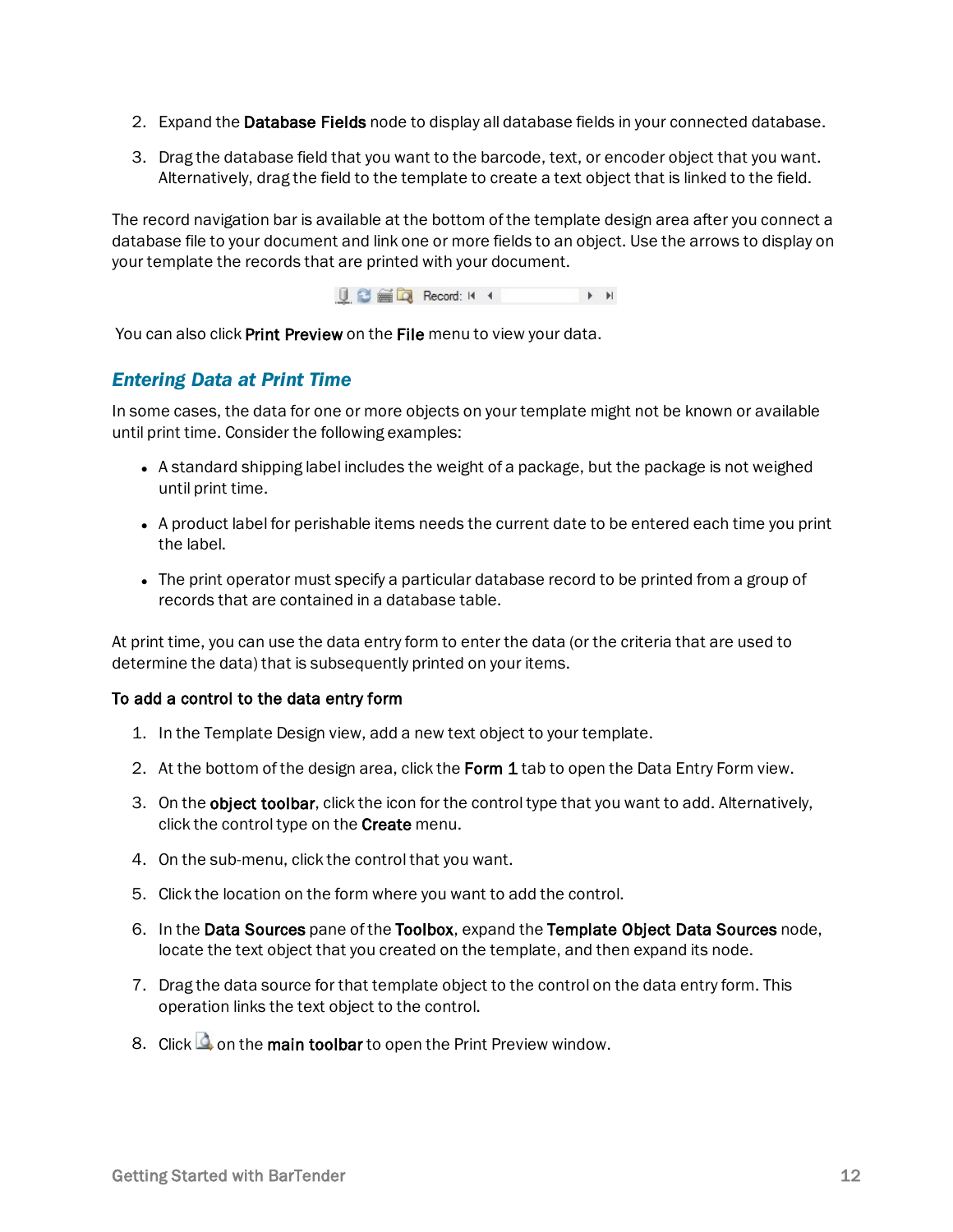- 9. When the data entry form opens, enter sample text or select an option for the control, and then click **Preview** to preview how your printed items appear.
- 10. Click Close on the print preview toolbar to return to the Data Entry Form view.

### To enter data into a form at print time

- 1. One the File menu, click Print to open the Print dialog. Alternatively, click  $\blacksquare$  on the main toolbar.
- 2. Click Print to display the data entry form for your document.
- 3. Enter the data into the controls on your form, and then click Print.

# <span id="page-12-0"></span>*Printing Your Document*

After you complete the design, you are ready to print your document. Depending on how your production environment is set up, you can print from several different applications in BarTender.

### To print your document from BarTender Designer

Each on-screen design area for a document is configured to match a printer stock on a specific printer. Because different printers support different sizes of media, if you need to change printers or media, the positioning of objects on your printed items might be affected. If this occurs, you might need to modify your design to match the new printer and media before you print.

- 1. Open the document that you want to print.
- 2. On the File menu, click Print to open the Print dialog. Alternatively, click  $\Box$  on the main toolbar.
- 3. Verify that the correct printer is selected.
- 4. If you are connected to a database, verify that the Use Database check box is selected.
- 5. For Copies, enter the number of copies that you want to print. If you are connected to a database, this is the number of copies for each record in your database and not the total number of items that will be printed.
- 6. Click Print.

### To print your document from Print Station

- 1. Open Print Station.
- 2. Browse to the document that you want to print.
- 3. Click the document one time. Depending on how Print Station is configured, this operation either starts the print job or opens the Print Document dialog.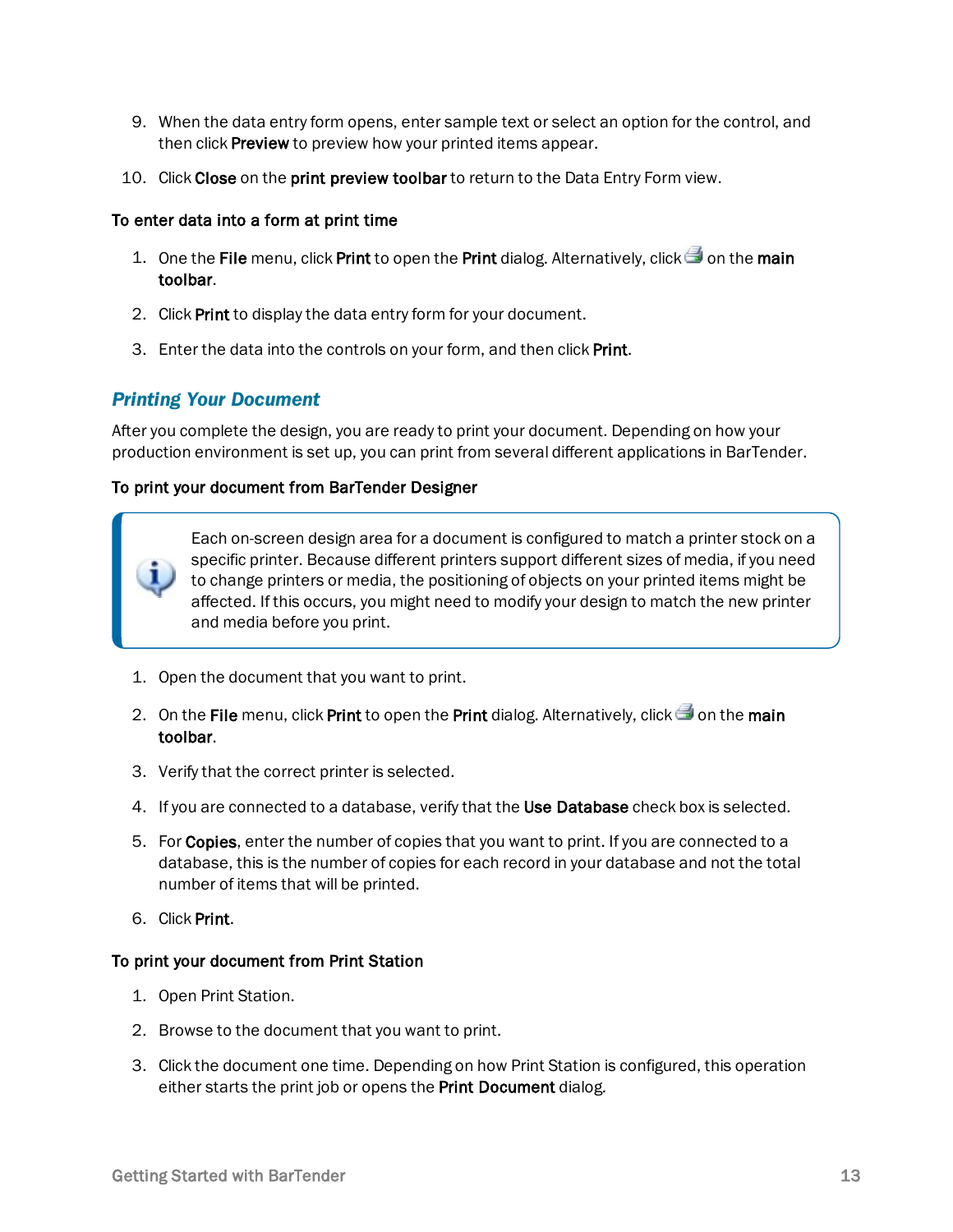- 4. If prompted, select the printer that you want to use, and then enter the number of copies to print.
- 5. Click Print.

### To print your document from Print Portal

- 1. Open Print Portal.
- 2. Browse to the document that you want to print.
- 3. Click the document one time. Depending on how Print Portal is configured, this operation might prompt you to connect to a printer. In this case, follow the steps in the wizard until it displays the Print page.
- 4. On the Print page, select the printer that you want to use, and then enter any other information that you want.
- 5. Click Print.

When you click Print, one of the following actions takes place, depending on the configuration of your document:

- The print job is sent to the printer.
- A data entry form opens.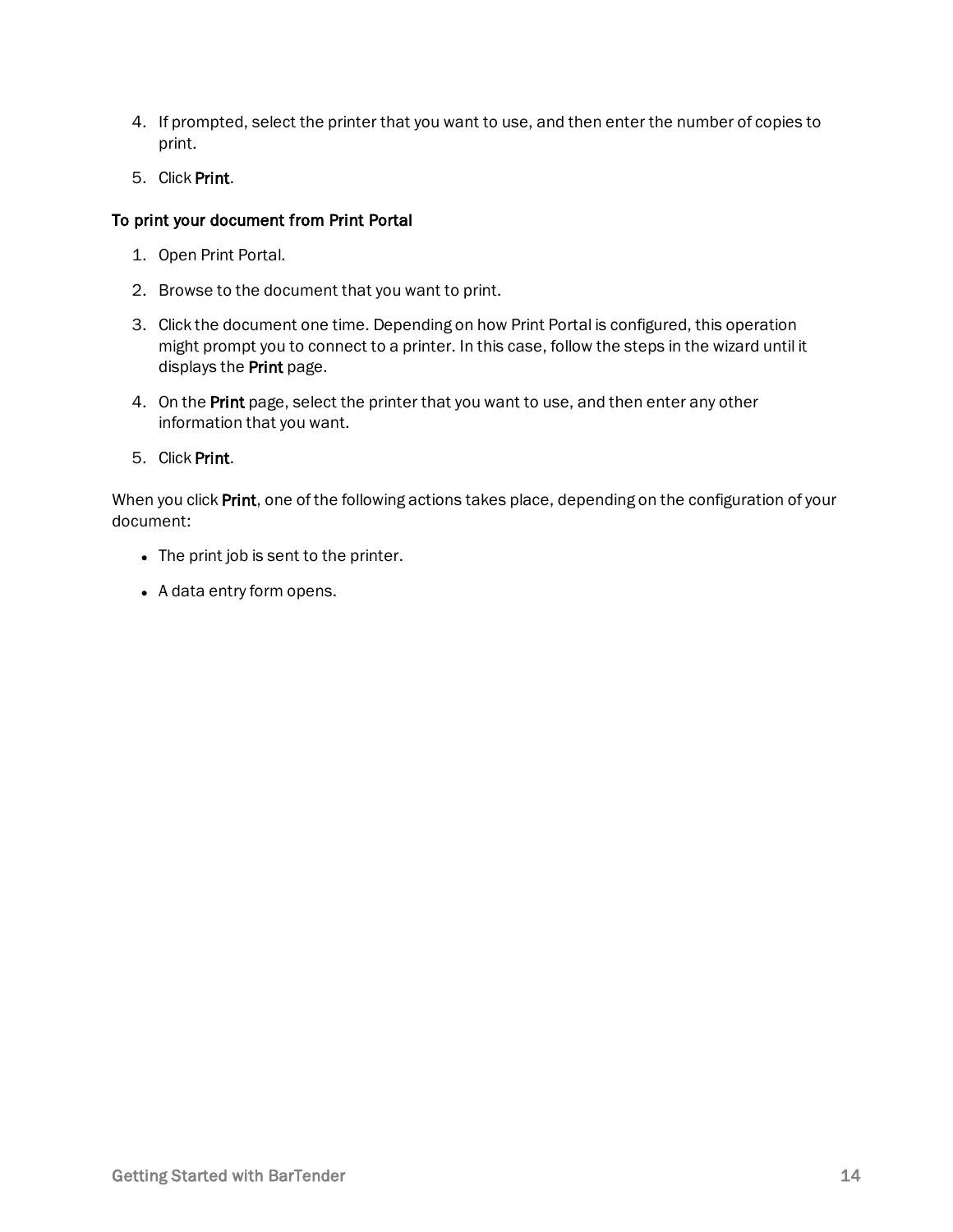# <span id="page-14-0"></span>For Administrators

BarTender is fully functional when you install it, but you can customize many of its configuration settings to optimize the use of the application in your printing environment. As an administrator of BarTender, you can manage licensing, configure application settings, monitor how BarTender performs, and generally customize BarTender in a way that matches the needs of your company. This section helps you locate the different administrative settings so that you can set up BarTender for your printing environment.

# <span id="page-14-1"></span>*Managing the BarTender Licensing Service*

Each installation of BarTender must be able to communicate with the BarTender Licensing Service (BLS), which monitors printer usage and enforces licensing based on your purchased edition of the BarTender software. Your installation of BLS will be one of the following configurations:

- If you are running only one copy of BarTender, you have most likely installed BLS and BarTender on the same computer.
- If you are running BarTender on multiple computers within your environment, you have installed BLS on only one computer, typically a server, which is accessible across your network by all installed copies of BarTender. *You can also install a single copy of BarTender by using this configuration.*

By using the property pages in the Licensing section of Administration Console, you can manage all aspects of the BarTender Licensing Service. You can track the number of printers in use and trends in printer usage, block printers that you do not want BarTender to use, and configure BLS to email notifications or create a message log when your printer limit is reached. In environments where you have more than one BLS, you can create groups of printers that are used for each BLS.

For more information about how to configure BLS, refer to the [Licensing](http://help.seagullscientific.com/#../Subsystems/AdminConsole/Content/Licensing_LP.htm) section of the BarTender help system.

## To access the property pages for configuring BLS

- 1. Open Administration Console.
- 2. In the navigation pane, click the Licensing node to open the Licensing page.
- 3. Expand the Licensing node to access the Printer Usage, User Activity, License Setup, and Alert Setup pages.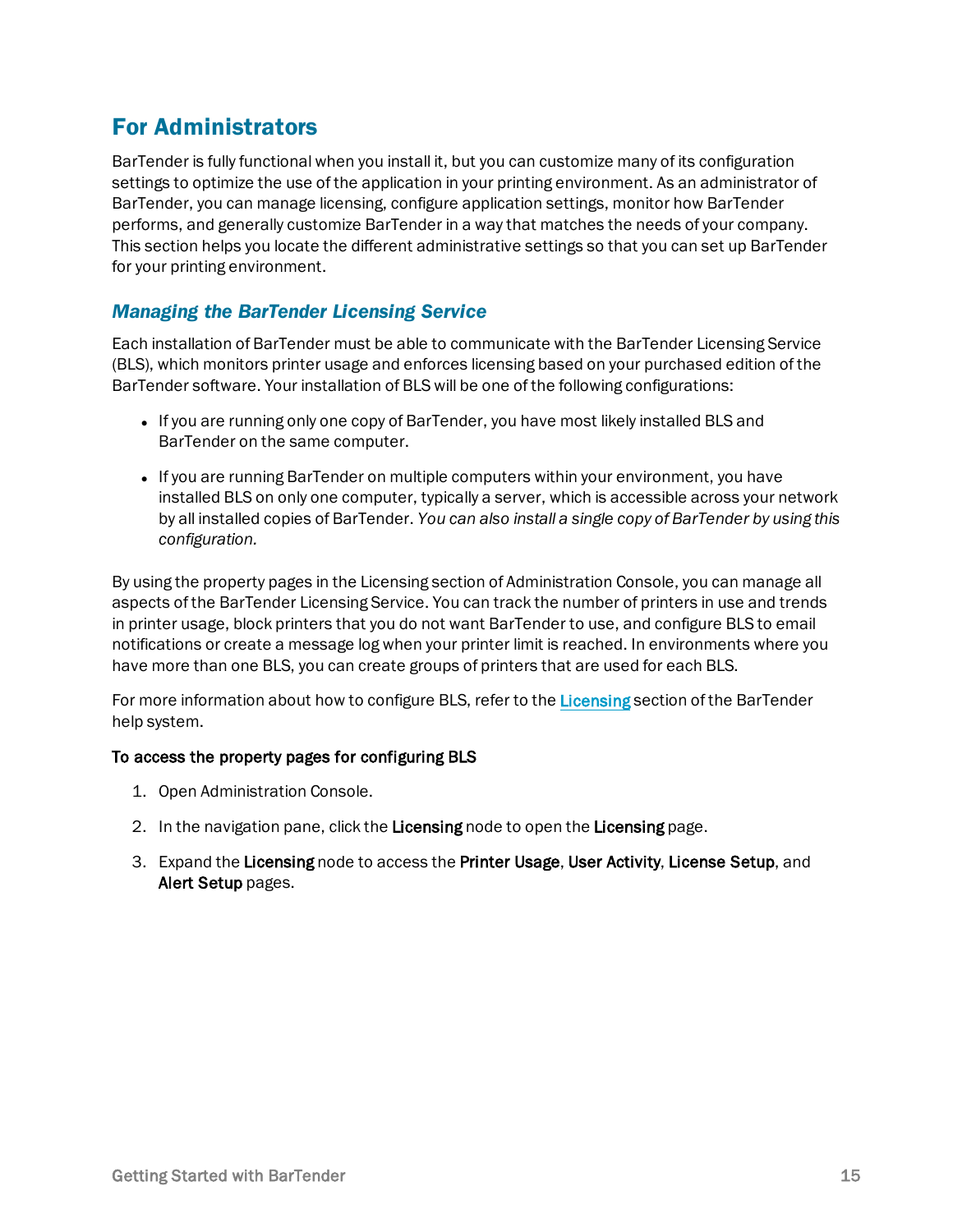# <span id="page-15-0"></span>*Setting Up the BarTender System Database*

The BarTender System Database is the central data storage for applications in the BarTender Suite. It includes data such as the following:

- Events that are encountered by any BarTender application (such as error messages and "popup" dialogs)
- Information about each print job that is sent from BarTender (such as the document that was printed and the time the job was sent)
- Security checks that are defined in Administration Console
- Template designs and preview images (for subsequent reprinting)
- Global data fields
- Librarian files and revision information

The default BarTender System Database is created when you install BarTender. It uses Microsoft SQL Server Express, which is free but which has a 10 GB database size limit. If you want multiple computers to share a centralized database, or if you have a single computer logging a high volume of print jobs, you may want to use your own database server.

You can run the BarTender System Database Setup wizard from Administration Console after you install BarTender. By using the wizard, you can create a centralized system database, or connect to an existing centralized system database.

For more information about how to create, administer, and maintain the BarTender System [Database](http://help.seagullscientific.com/#../Subsystems/AdminConsole/Content/Sys_Database_LP.html), refer to the **System Database** section of the BarTender help system.

## <span id="page-15-1"></span>*Configuring Document and Application Security*

Several security measures are available in BarTender to help you protect your documents and to regulate your printing environment. Security in BarTender is highly customizable, ranging from simple document protection to more complex user permission systems. To help you decide which methods are most appropriate for your environment, refer to the **BarTender System Security** white paper for a comprehensive description of all the available security measures.

<https://www.bartendersoftware.com/resources/white-papers/>

All of the BarTender security settings fall into one of the following categories:

- <sup>l</sup> *Application-level security* limits someone's ability to run or administer BarTender as an application. For example, when you apply a print-only password, you can limit a user's ability to modify every document in BarTender.
- <sup>l</sup> *Document-level security* affects only a single document. These security settings are stored with the document, so moving the document to another computer does not affect the document's security settings. Examples include defining a document password or encrypting a document.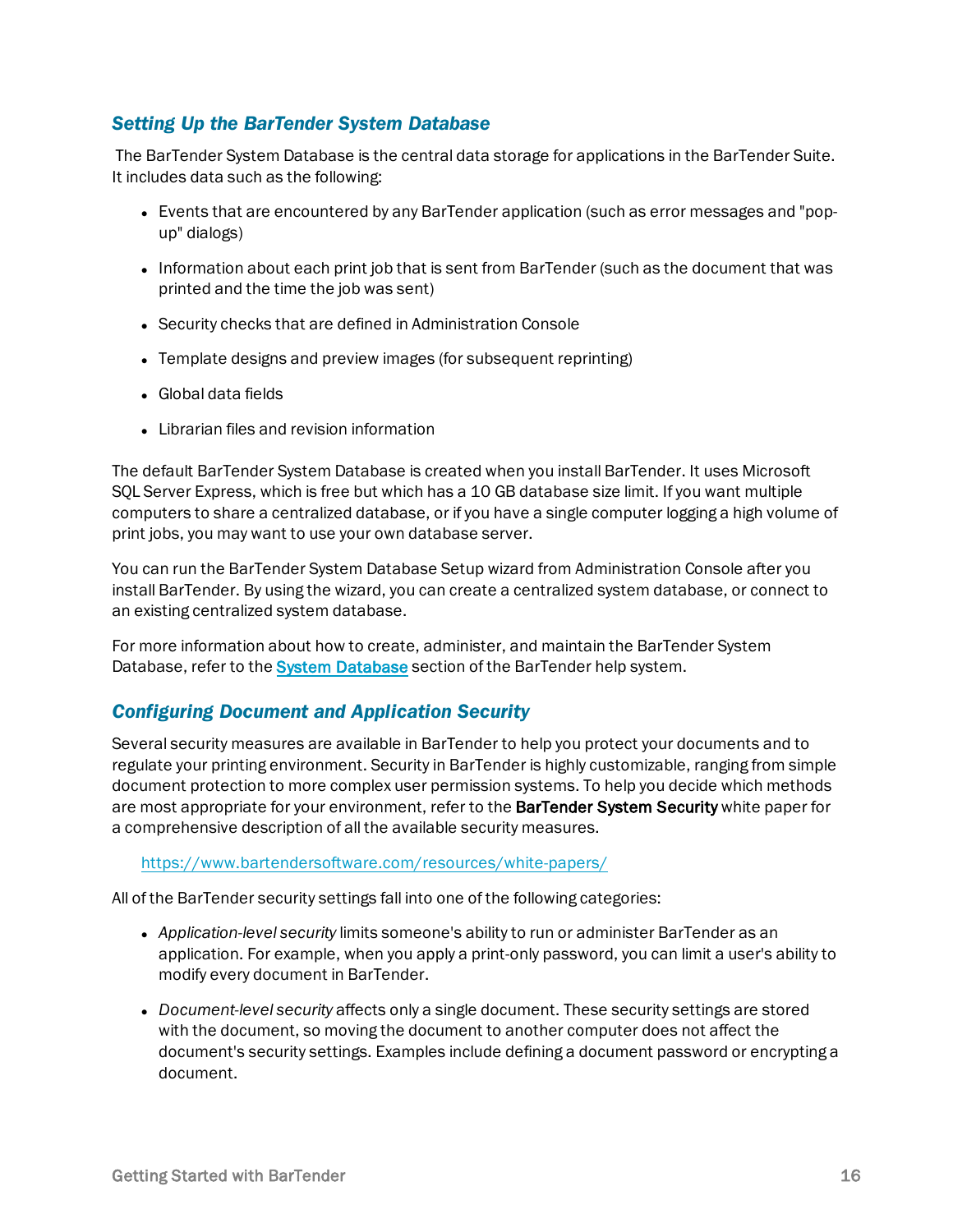## Application-Level Security

The following application-level security methods are available:

• Print-Only Password: A print-only password locks BarTender so that without the password, users have limited access to the BarTender design functionality. This is the quickest security method to set up but also the most easily defeated.

### To define a print-only password

- 1. On the Administer menu, click Print-Only Password Setup to open the Print-Only Password Setup dialog.
- 2. Enter and confirm the password.
- 3. Click OK.
- User Permissions: By using Administration Console, a companion application to BarTender, administrators can control user access for different actions across the BarTender Suite. For BarTender, administrators can prevent users from making configuration changes, modifying documents, or printing.

### To assign permissions by using Administration Console

- 1. Open Administration Console.
- 2. In the navigation pane, click **Security**.
- 3. Click to select the Enable Security for this computer check box if it is not already selected.
- 4. In the navigation pane, click User Permissions to open the User Permissions page.
- 5. At the bottom of the Users and Groups pane, click Add to open the Add User or Group dialog.
- 6. Select the user or group that you want to add. You can filter the users and groups in the list by selecting a location or by entering search criteria, such as a user or group name.
- 7. Click OK to close the Add User or Group dialog.
- 8. In the Users and Groups pane, select the newly added user or group, and then click to select the check boxes for the permissions that you want to allow or deny.
- 9. Click Apply to apply the settings. Alternatively, click OK to apply the settings and also close Administration Console.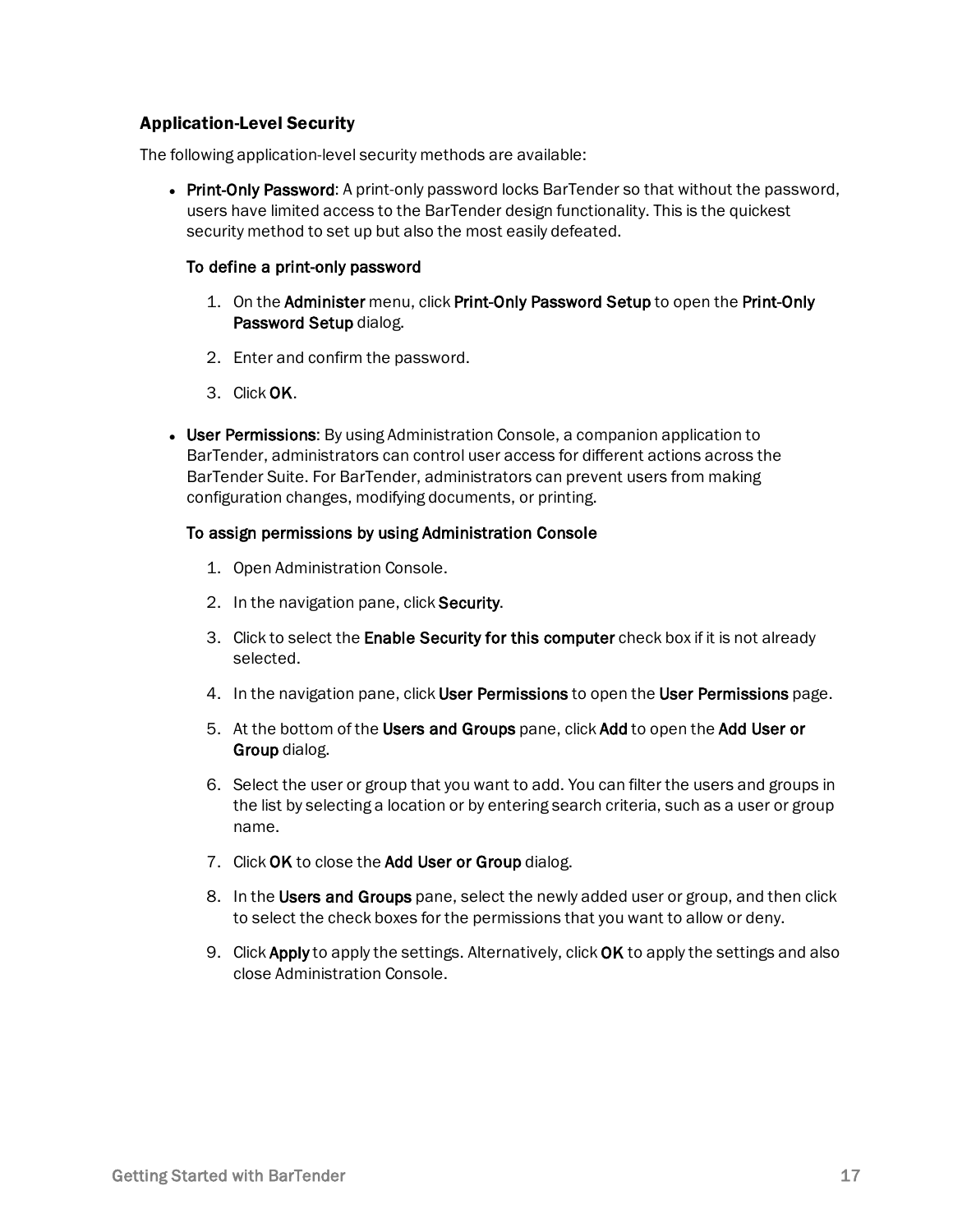## Document-Level Security

The following document-level security methods are available:

<sup>l</sup> BarTender Document Password: A *BarTender document password* protects various aspects of a document from all users who don't know the password. These protected actions include opening the document, modifying the design, or changing VBScripts.

> Document passwords cannot be recovered if they are lost. This means that if the password is lost after you configure your document to have a document password, you are likely to be unable to use that document again.

### To set up a BarTender document password

- 1. Open the BarTender document that you want to protect with a password.
- 2. On the File menu, click BarTender Document Password to open the BarTender Document Password dialog.
- 3. Enter and confirm the password. Optionally, specify a password hint.
- 4. Under Protected Actions, click to select the check boxes of the actions that you want to protect.
- 5. Click OK to close the dialog.
- Document Encryption: By enabling document encryption in Administration Console, administrators prevent unauthorized users from accessing encrypted documents on unsecured computers. If an encrypted document is moved to a different computer, it cannot be opened unless Administration Console is also installed on that computer and someone has defined the same key on that computer that was used to encrypt the document.

### To create an encryption key

- 1. Open Administration Console.
- 2. In the navigation pane, click Security.
- 3. Click to select the **Enable Security for this computer** check box if it is not already selected.
- 4. In the navigation pane, click Document Encryption to open the Document Encryption page.
- 5. Click Add, and then enter the key that you want. Optionally, enter any comments that you want to associate with the key.
- 6. Click OK to close the dialog.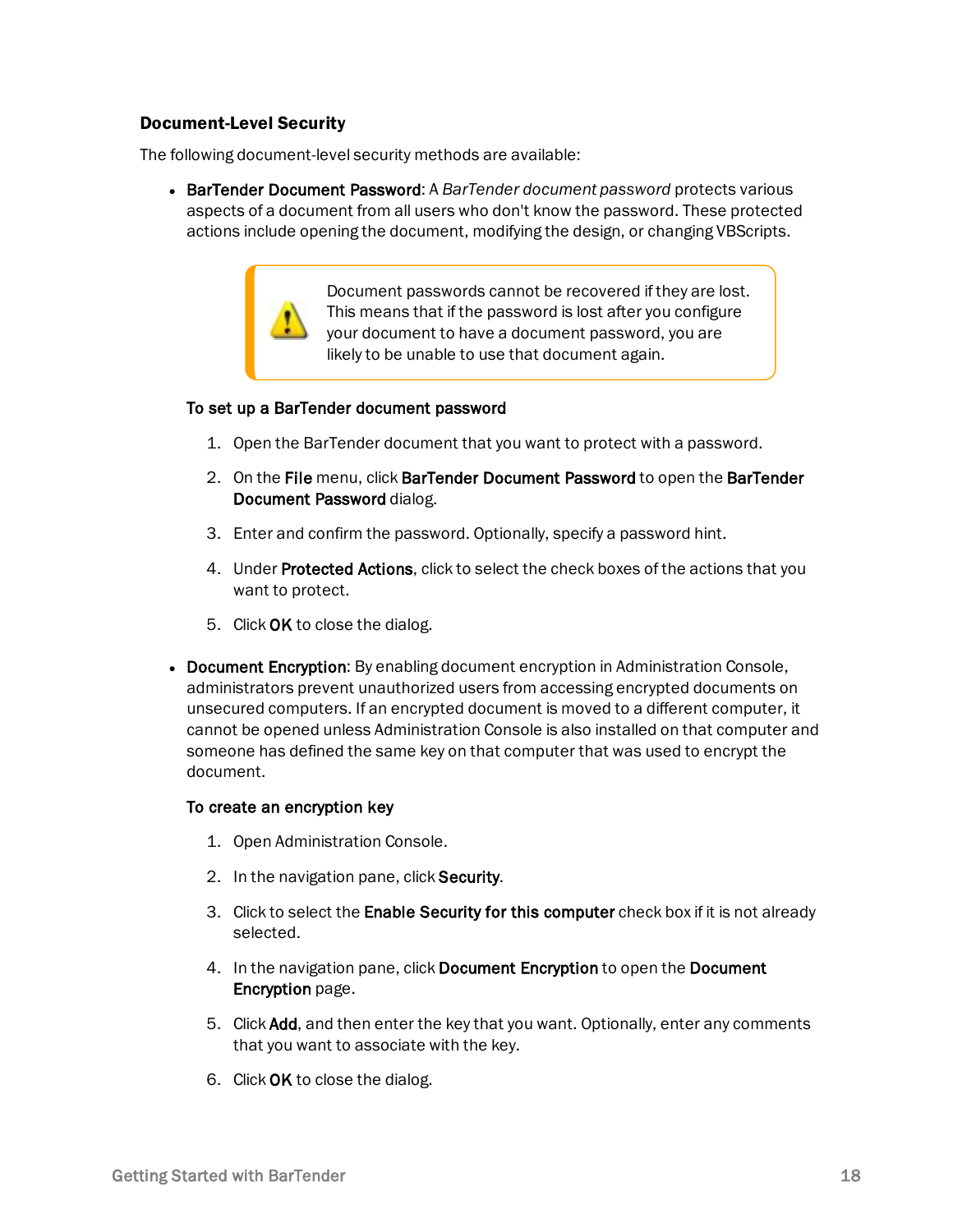- 7. To automatically encrypt all documents in BarTender when you save them, click to select the Encrypt documents when saving check box.
- 8. Click Apply to apply the settings. Alternatively, click OK to apply the settings and also close Administration Console.

### To encrypt existing documents

- 1. Open Administration Console.
- 2. In the navigation pane, click Security.
- 3. Click to select the Enable Security for this computer check box if it is not already selected.
- 4. In the navigation pane, click Document Encryption to open the Document Encryption page.
- 5. At the bottom of the Document Encryption page, click the Document Encryptor link to open the BarTender Document Encryptor dialog.
- 6. Click Add to open Windows Explorer.
- 7. Browse to and select the documents that you want, and then click Open.
- 8. In the BarTender Documents pane, select the documents that you want to be encrypted.
- 9. In the New Key list, select the encryption key that you want.
- 10. Click Encrypt Selected Documents Using New Key.
- 11. Click Close to close the Document Encryptor dialog.
- 12. Click Apply to apply the settings. Alternatively, click OK to apply the settings and also close Administration Console.

## <span id="page-18-0"></span>*Changing the Language*

BarTender is available in over 20 languages and provides on-demand switching of the user interface between the following languages:

Chinese (Simplified and Traditional), Czech, Danish, Dutch, English, Finnish, French, German, Italian, Japanese, Korean, Norwegian, Polish, Portuguese (European and Brazilian), Russian, Spanish, Swedish, Thai, Turkish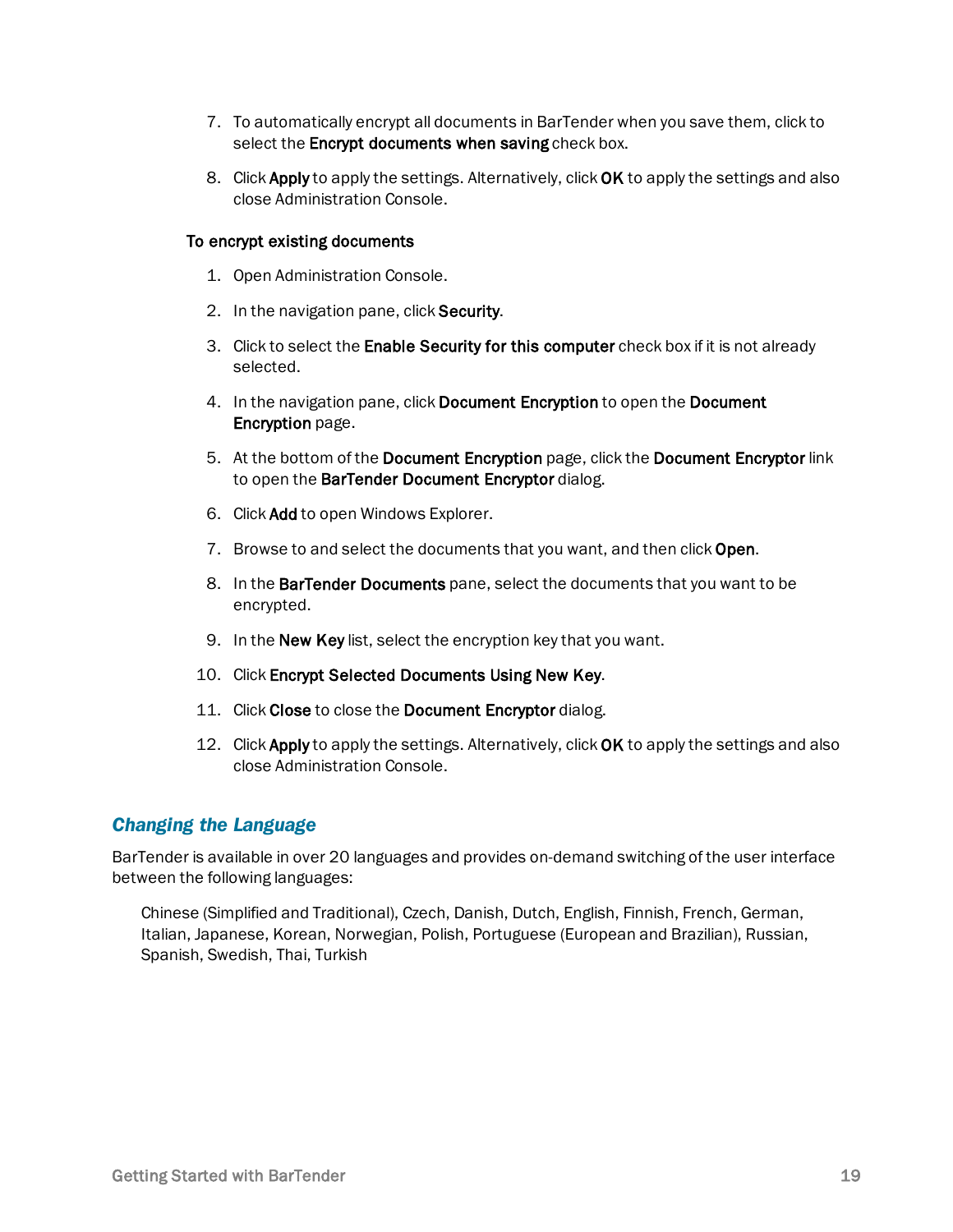### To change the language of the user interface

- 1. On the Tools menu, click User Preferences to open the User Preferences dialog.
- 2. Click the Regional Settings tab.
- 3. In the Language list, select the language that you want.
- 4. Click OK to apply your settings and close the dialog.

## <span id="page-19-0"></span>*Managing BarTender Files and Folders*

As an administrator, you can specify where BarTender stores application-specific files. You can also set the default directories where BarTender saves and retrieves documents, images, and scripts. The File Location page in Administration Console defines all of these locations, whether they are on your local computer, somewhere on the network, or stored in Librarian.

### To set a default file location

- 1. Open Administration Console.
- 2. In the navigation pane, click the File Locations node to open the File Locations page.
- 3. Locate and then select the folder or file location that you want to set.
- 4. Click Change Location.
- 5. In the Browse for Folder dialog, browse to the directory where you want BarTender to save and/or retrieve files. For configuration files, also enter a file name for the configuration file.
- 6. Click OK to close the Browse for Folder dialog.
- 7. Click Apply to apply the settings. Alternatively, click OK to apply the settings and also close Administration Console.

All of the defined locations can be transferred between installed instances of BarTender. To save the current locations in an XML file, select **Export Settings**, and then browse to the destination directory that you want. After the XML file is saved, you can load it into another instance of BarTender by using the Import Settings option.

## Using Librarian

Use Librarian to store files in a centralized database rather than "loose" on various hard drives, so that files are easier to track and manage. File check-in and check-out processes prevent users from overwriting each others' changes. You can use revision control to retain copies of all previous versions of a file so that not only do you have a history of who has made what changes and when, but you can also retrieve actual copies of the previous versions and even roll back to an older version if you want. You can specify security settings in Administration Console to control which users can access files within Librarian and what they can do with them.

For more information, refer to the [Librarian](http://help.seagullscientific.com/#../Subsystems/Librarian/Content/LibrarianOverview.html) section of the BarTender help system.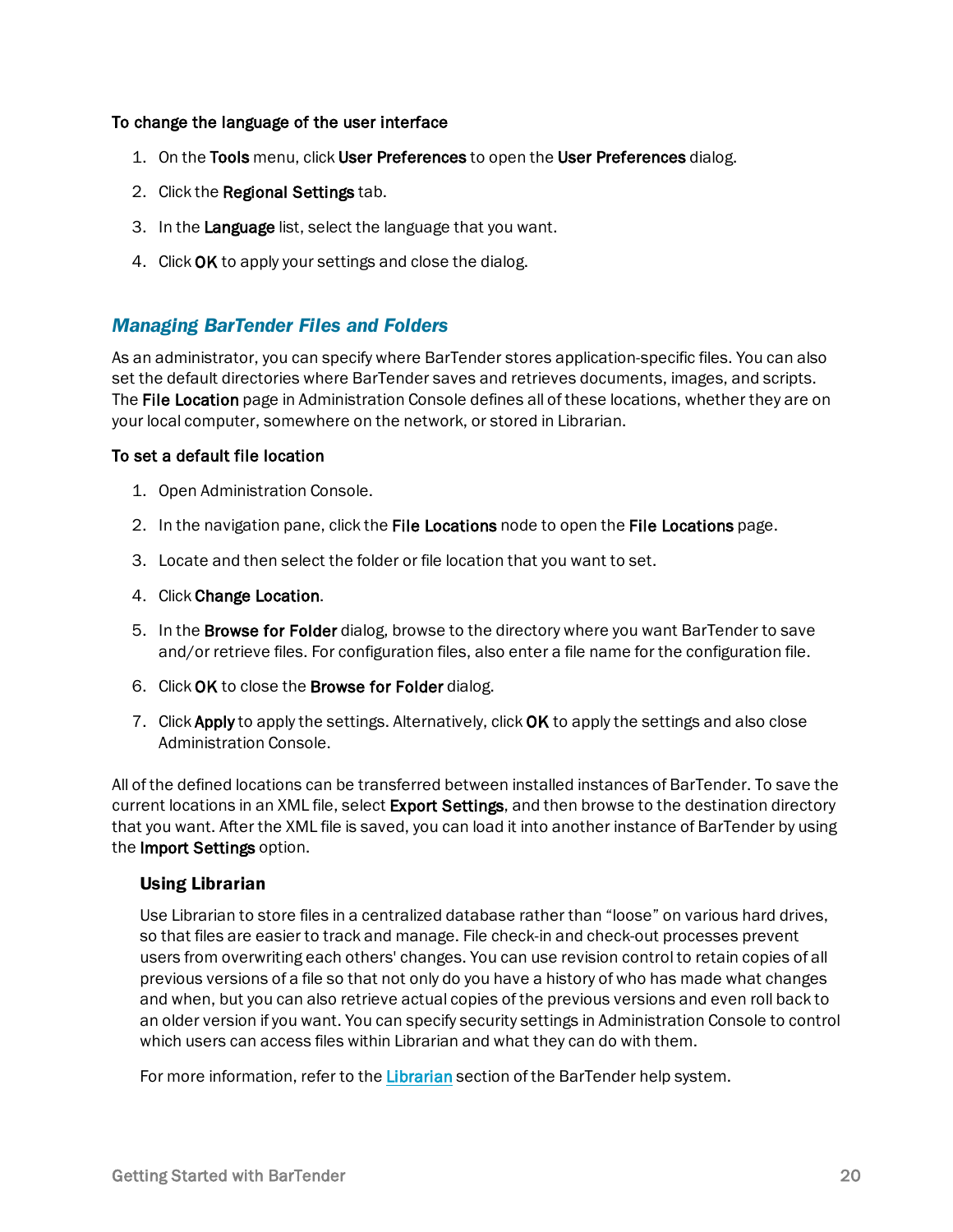## <span id="page-20-0"></span>*Logging Application Messages*

When you use BarTender, you sometimes see application messages that are related to information, warnings, or errors. BarTender can log these messages to the BarTender System Database and/or to a text file. Examples of these messages include the following:

Save changes to document [documentName.btw]?

No Data Sources Are Set To Be Serialized You have specified a number of serialized templates but none of the data sources for any of the objects are set to be serialized. To enable serialization for an object, see the Object Properties dialog.

Your printer does not support the page size specified in this document. You will be unable to print until the page size settings are adjusted. You can automatically adjust your page size settings using the closest possible settings, or you can address the problem yourself later using the Page Setup dialog.

Some of these messages are only informational, while others require that you make some sort of modification to your document. When a message is logged, BarTender also saves relevant information about the message, such as the time it occurred, the user's response, the message severity, and the computer in use. You can view and audit these logs at a later time to evaluate how BarTender performs, or to identify common user errors within the application.

### To log application messages to the BarTender System Database

- 1. On the Administer menu, click Log Setup to open the Log Setup dialog.
- 2. Click to select the Log messages to System Database check box.
- 3. In the Severity list, click to select the severity level of the messages that you want to log.
	- To manually select the messages that you want to log, click Custom in the Severity list, and then click Select to open the Select Messages dialog. Click to select the check boxes for the messages that you want, and then click OK to close the dialog.
- 4. Click OK to close the Log Setup dialog.

You can view all messages that are logged to the BarTender System Database by using History Explorer, which is one of the companion applications that are included in the BarTender Suite.

### To log application messages to a text file

- 1. On the Administer menu, click Log Setup to open the Log Setup dialog.
- 2. Click to select the Log messages to text file check box.
- 3. Click Setup to open the Text File Log Message Setup dialog.
- 4. Specify the folder location that you want to save the log file to by entering the location in the Log File Folder field. Alternatively, click Browse to select the folder location.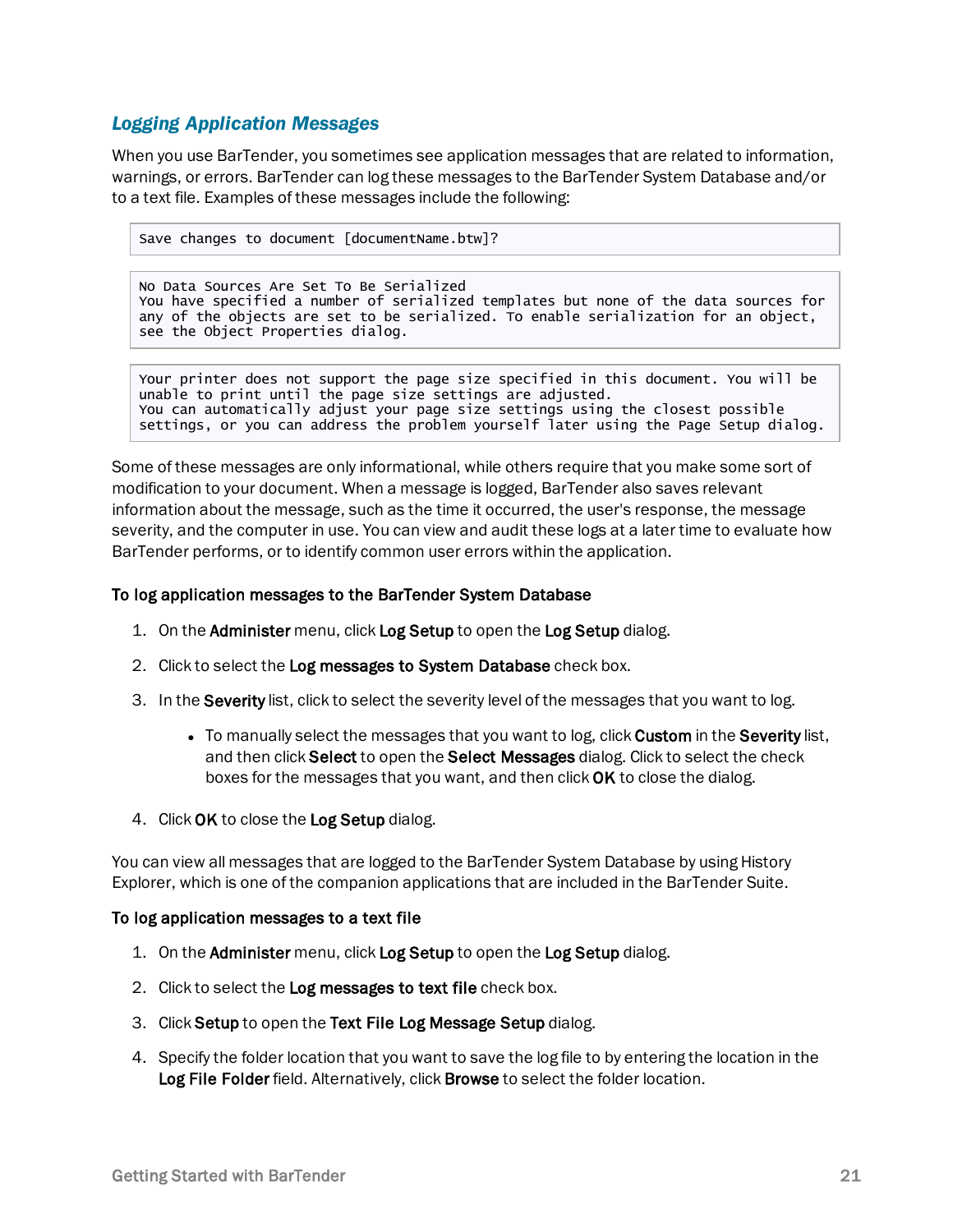- 5. To manually select the messages that you want to log, click Select to open the Select **Messages** dialog. Click to select the check boxes for the messages that you want, and then click OK to return to the Text File Log Message Setup dialog.
- 6. Click OK to close the Text File Log Message Setup dialog.
- 7. Click OK to close the Log Setup dialog.

You can view the message log at any time in the Text File Log Message Setup dialog or by browsing to the location where the log file is saved.

# <span id="page-21-0"></span>*Sending Email Alerts*

You can configure an email alert message to be sent when BarTender generates error, warning, and informational messages. The email message includes the following information:

- Date
- $\bullet$  Time
- Message Number
- Message Type
- Message Category
- Response to Message
- Message Body

When you configure these alerts, you can specify one of the following delivery formats:

- Text Report: Each message section appears as separate line.
- Tab Delimited: Each message section is separated by a tab character.
- Comma Delimited: Each message section is separated by a comma.
- Quote and Comma Delimited: Each message section is enclosed in quotation marks and separated by a comma.

To receive alerts, use the Alert Setup dialog to configure the outgoing mail server and specify one or more recipients.

### To configure email alerts

- 1. On the Administer menu, click Alert Setup to open the Alert Setup dialog.
- 2. On the Email tab, click to select the Enable Email check box.
- 3. For Mail System, select the email protocol that you want to use to send the messages.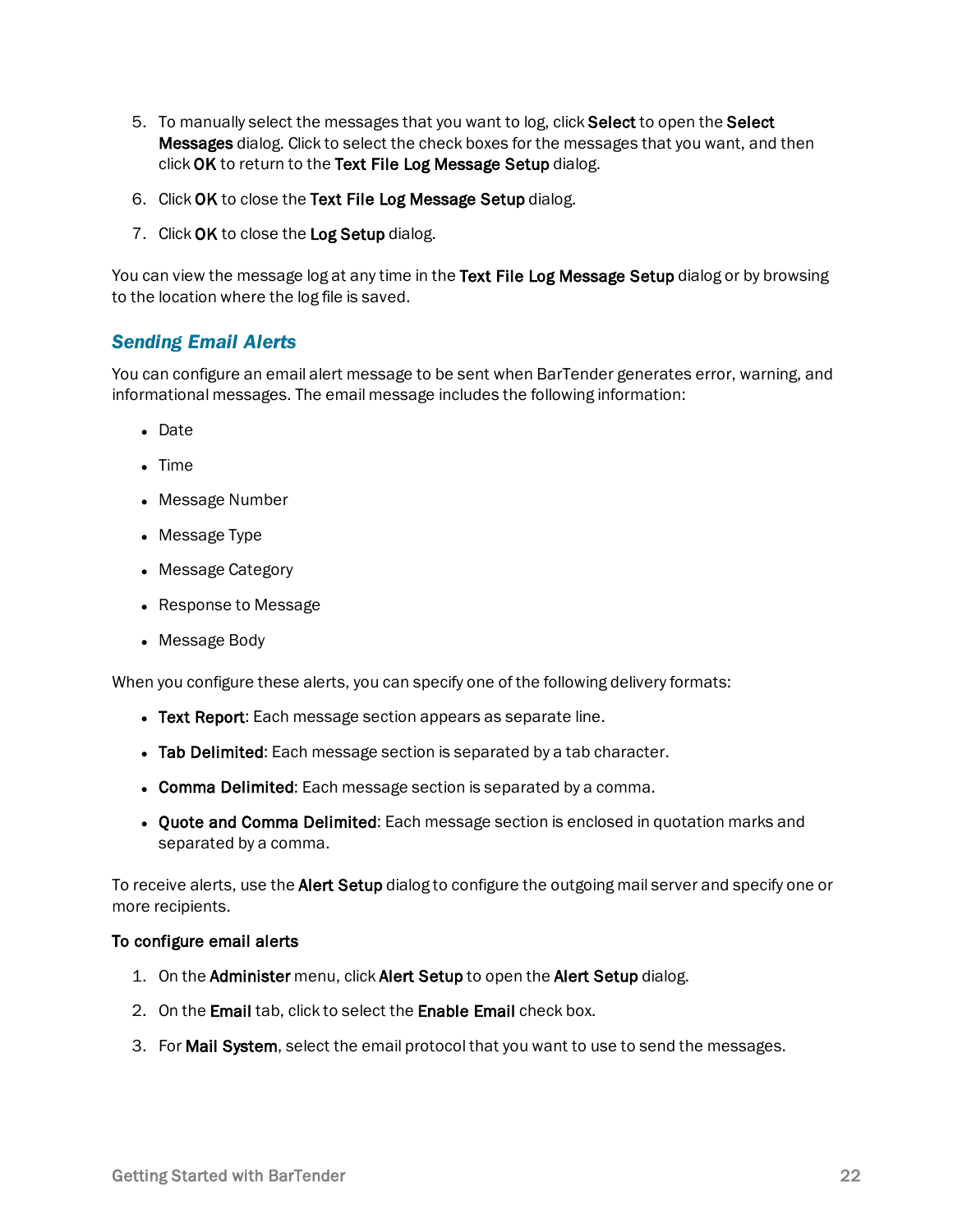- 4. Click Setup to configure the outgoing mail server and to enter credentials, and then click OK to return to the Alert Setup dialog.
- 5. In the To field, enter one or more recipient email addresses, separated by semicolons.
- 6. For Output Type, select the delivery format that you want.
- 7. To manually select the messages that trigger a notification, click Select Messages to open the Select Messages: Email Alerts dialog.
- 8. Click to select the messages that you want to trigger a notification, and then click OK to return to the Alert Setup dialog.
- 9. Click OK to close the Alert Setup dialog.